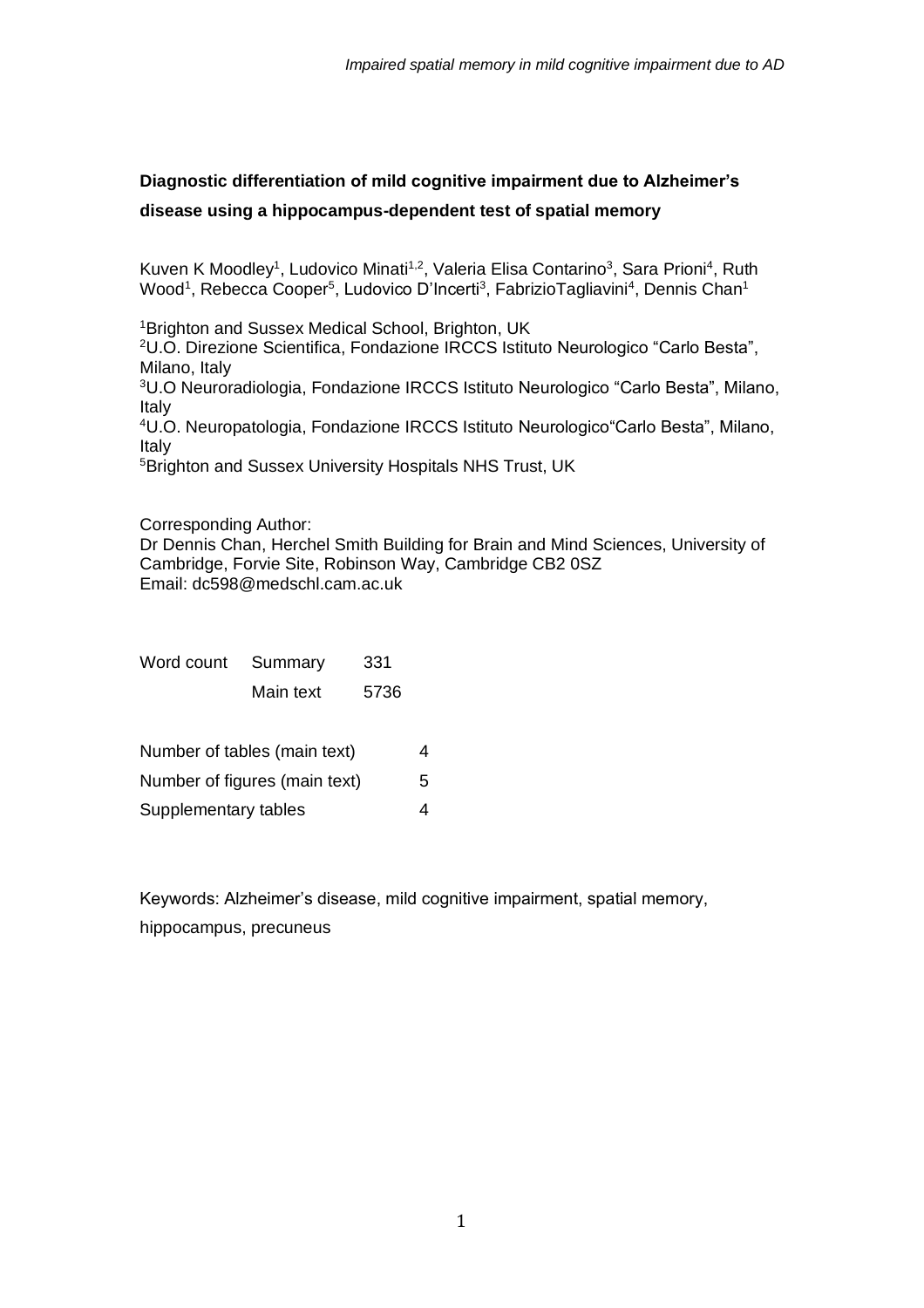#### **Summary**

The hippocampus is one of the earliest brain regions affected in Alzheimer's disease (AD) and tests of hippocampal function have the potential to detect Alzheimer's disease (AD) in its earliest stages. Given that the hippocampus is critically involved in allocentric spatial memory, this study applied a short test of spatial memory, the 4 Mountains Test (4MT), to determine whether test performance can differentiate MCI patients with and without CSF biomarker evidence of underlying AD and whether the test can distinguish patients with mild cognitive impairment (MCI) and mild AD dementia when applied in different cultural settings.

Healthy controls (HC), patients with MCI and mild AD dementia were recruited from study sites in UK and Italy. Study numbers were: HC (UK 20, Italy 10), MCI (UK 21, Italy 14), AD (UK 11, Italy 9). Nineteen UK MCI patients were grouped into CSF biomarker-positive (MCI+, n=10) and biomarker-negative (MCI-, n=9) subgroups. Behavioural data were correlated with hippocampal volume and cortical thickness of the precuneus and posterior cingulate gyrus.

Spatial memory was impaired in both UK and Italy MCI and AD patients. Test performance additionally differentiated between MCI+ and MCI- subgroups ( $p =$ 0.001). A 4MT score of  $\leq 8/15$  was associated with 100% sensitivity and 90% specificity for detection of early AD (MCI+ and mild AD dementia) in the UK population, and with 100% sensitivity and 50% specificity for detection of MCI and AD in the Italy sample. 4MT performance correlated with hippocampal volume in the UK population and cortical thickness of the precuneus in both study populations. In conclusion, performance on a hippocampus-sensitive test of spatial memory differentiates MCI due to AD with high diagnostic sensitivity and specificity. The observation that similar diagnostic sensitivity was obtained in two separate study populations, allied to the scalability and usability of the test in community memory clinics, supports future application of the 4MT in the diagnosis of pre-dementia AD.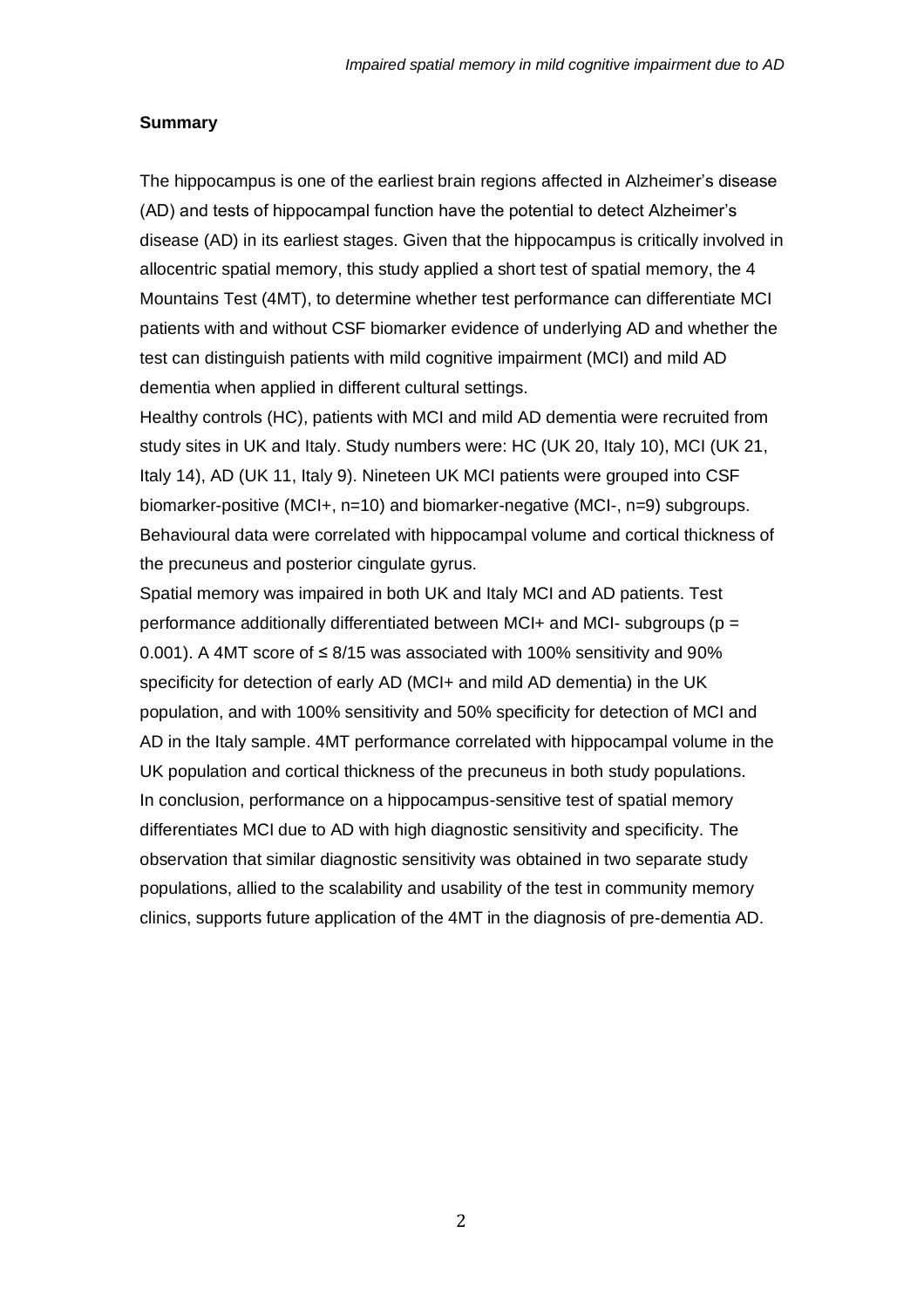#### **Introduction**

Alzheimer's disease (AD) is the commonest cause of dementia and its management represents one of the highest priorities for health systems worldwide. It is now recognised that the AD pathological process begins many years before the onset of dementia and this is reflected in the replacement of the 1984 NINDS-ADRDA diagnostic criteria for AD by new criteria that encompass the concept of prodromal AD (Dubois *et al.,* 2010) and that of mild cognitive impairment (MCI) as a predementia stage of AD (Albert *et al.,* 2011). However, MCI due to underlying AD may be clinically indistinguishable from MCI due to other causes, including nonneurodegenerative disorders such as anxiety. Furthermore, memory tests commonly used in clinical psychometric testing, such as the Rey Auditory Verbal Learning Test (RAVLT), the Logical Memory test of the Wechsler Memory Scale, or the various versions of the paired associate learning test (PAL) (Wechsler, 1945) lack diagnostic specificity for AD(Fowler *et al.,* 2002)

Differentiation of MCI due to AD has major prognostic implications. However, while testing for AD biomarkers, in the form of amyloid-PET scanning or CSF studies of amyloid and tau, has discriminatory value their usage in routine clinical diagnostic practice is limited by their invasive nature, high cost and restricted availability, all of which preclude their application to the wider population of patients with MCI that are diagnostic not in university hospitals but in community clinics.

An alternative strategy for identification of MCI due to AD involves the use of a theory-driven approach based on the knowledge that the hippocampus and related medial temporal lobe structures are affected from the earliest stages of AD. Evidence that the hippocampus is critically involved in spatial memory originates from the initial demonstration of place-related firing activity of hippocampal neurons in freely moving rats (O'Keefe and Dostrovsky, 1971), which led to the "cognitive map" theory of hippocampal function (O'Keefe and Nadel, 1978). Subsequent work has shown that the human hippocampus is also involved in spatial cognition, as part of a network of brain regions including the precuneus and posterior cingulate gyrus (Maguire *et al*., 1998; Burgess *et al*., 2001; Iaria *et al*., 2007).

The 4 Mountains Test (4MT) is a brief behavioural test of spatial memory designed to reflect hippocampal function (Hartley *et al*., 2007). Landscapes containing four mountains in differing configurations are computer-generated, with subsequent presentation of same- and rotated-view landscapes permitting assessment of allocentric (viewpoint-independent) spatial perception and memory.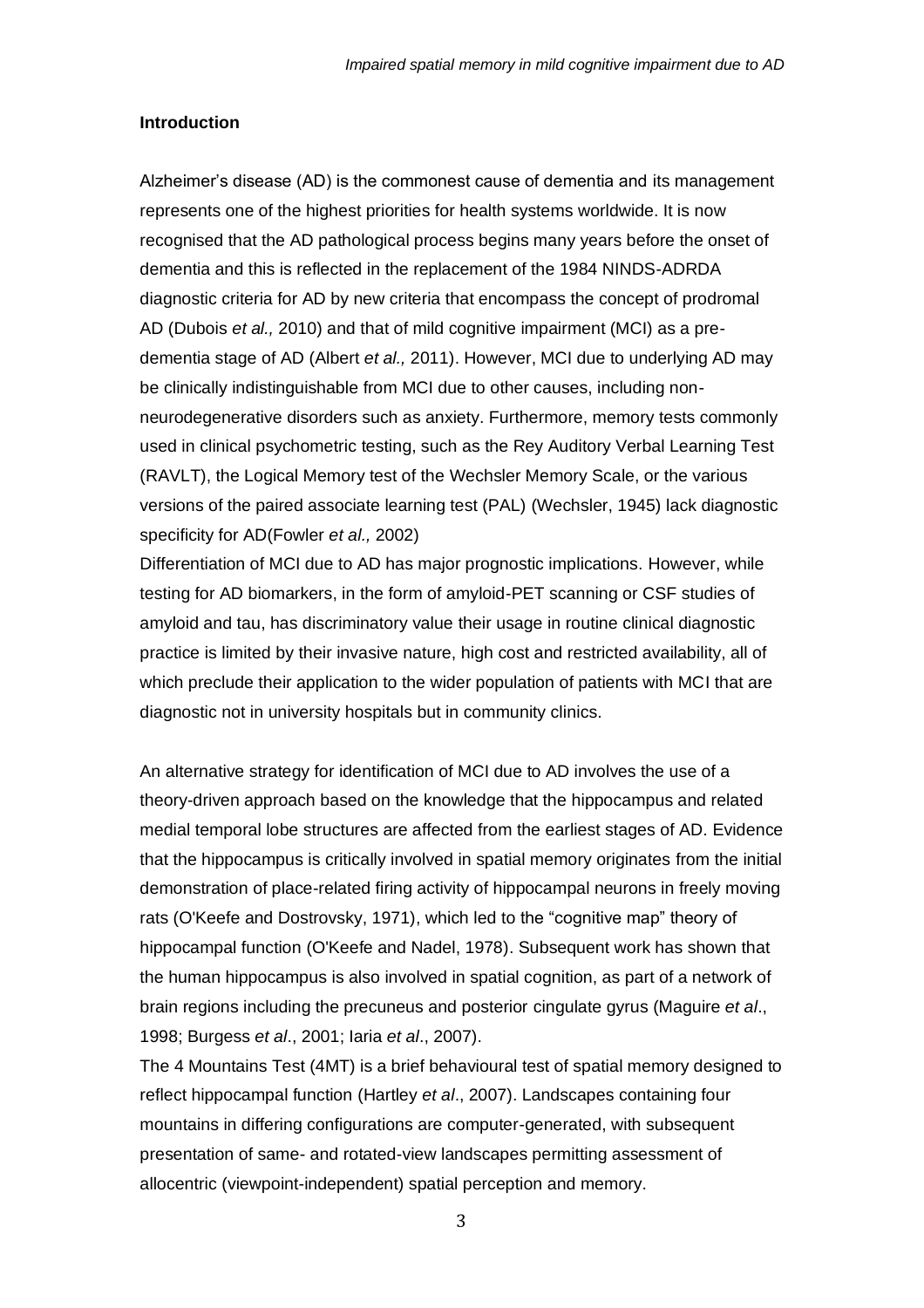The initial design and testing of the 4MT paradigm encompassed testing of spatial and nonspatial perception and memory, the latter two conditions involving alterations of conditions such as lighting levels and vegetation colour. In an initial study patients with focal hippocampal damage exhibited impairment of spatial memory but preservation of spatial perception, nonspatial perception and nonspatial memory (Hartley *et al*., 2007). Given the early involvement of the hippocampus in AD and its relative sparing in non-AD dementias, and the clinical importance of differential diagnosis of dementia, two subsequent studies applied the 4MT to groups of patients with dementia. Bird *et al*. (2010) showed that performance on the 4MT spatial memory test was impaired in patients with early AD and discriminated these patients from those with frontotemporal dementia (FTD), representing a non-AD dementia (Bird *et al*., 2010; Pengas *et al*., 2010). Pengas *et al.* (2010) employed the 4MT as one of several behavioural tasks of spatial memory, with similar observations that spatial memory testing differentiated between AD and clinical subtypes of FTD.

The current study builds on the results from these previous patient studies and critically the focus shifts from differential diagnosis of established dementia to that of MCI. In view of the substantial neuropathological evidence of hippocampal damage in AD occurring prior to the onset of dementia (Braak and Braak, 1991; Arriagada *et al*., 1992; Price *et al*., 2009) the central study hypothesis was that spatial memory performance (as tested using the 4MT) is impaired in prodromal AD, manifest as MCI. Since proof of hypothesis would have significant implications for the use of this test in clinical diagnostic practice, and in view of the importance attached worldwide to the detection of AD prior to the onset of dementia, several study objectives were defined. The primary objective was to determine whether testing of spatial memory would differentiate MCI due to AD from MCI without biomarker evidence of underlying AD, using CSF AD biomarker profiles to distinguish the two groups of MCI patients. The second objective was to determine whether performance on the 4MT correlated with structural measurements of brain regions involved in spatial processing, specifically the hippocampus, precuneus and posterior cingulate gyrus. The third objective was to evaluate the discriminative ability of the 4MT when applied to patients recruited from countries with different clinical diagnostic practices. To this effect patients with MCI and early AD were recruited in two parallel studies involving memory clinics in the UK and Italy, with patient data in each instance compared locally with those from matched control subjects.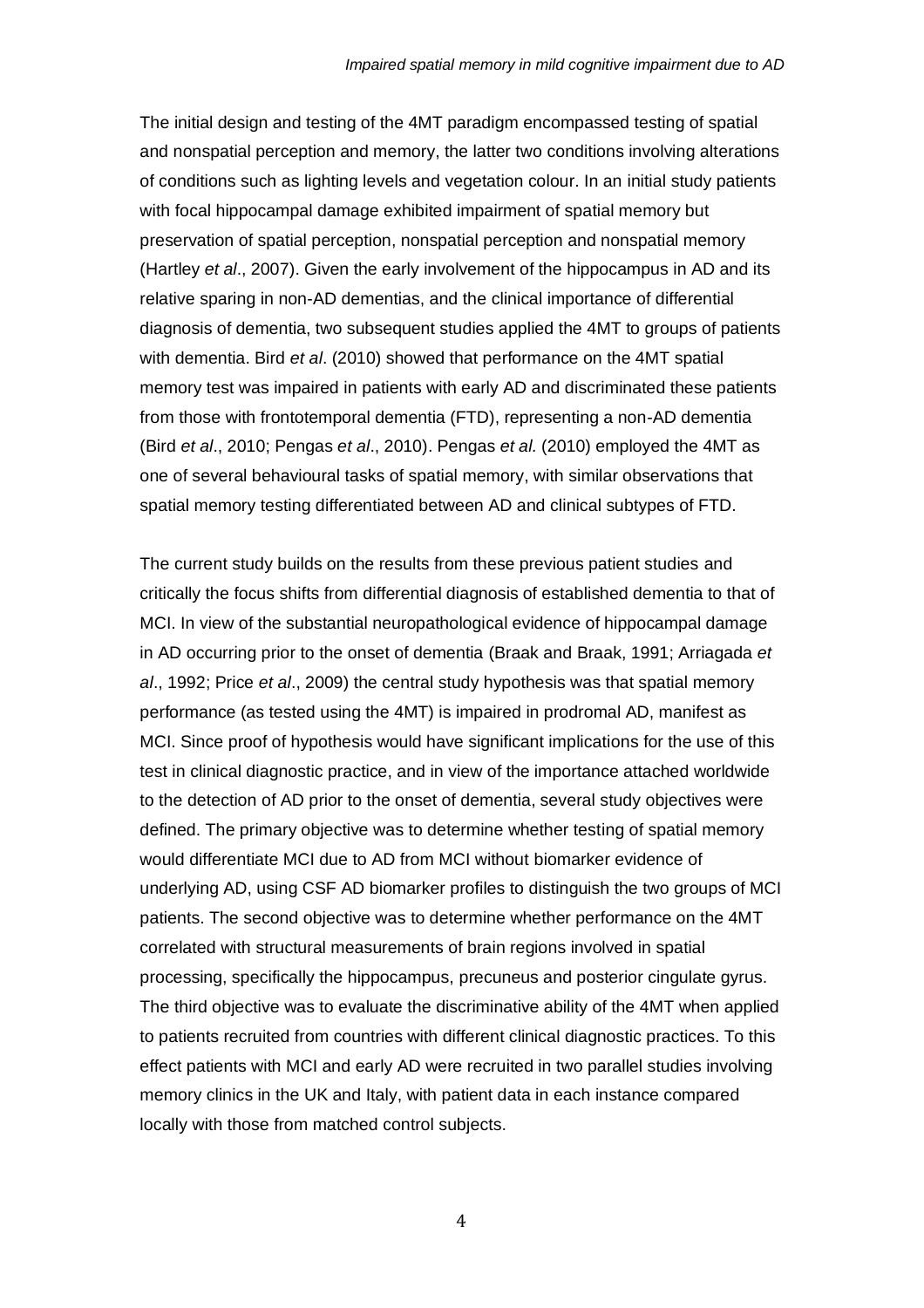#### **METHODS AND MATERIALS**

#### *Subjects*

Patients with MCI and mild AD dementia were recruited at two sites. At both sites, MCI and AD were diagnosed respectively according to Petersen (Petersen, 2004) and McKhann criteria (McKhann *et al*., 2011). For patients with AD dementia, mild dementia was determined by Mini-Mental State Examination (MMSE) (Folstein *et al*., 1975) scores > 22 and a Clinical Dementia Rating (CDR) (Morris, 1993) of one, the latter score representing the overall CDR, rather than CDR - Sum of Boxes, as a global measure of the severity of cognitive impairment.

All MCI patients had MMSE scores  $≥$  26 (UK) or  $≥$  25 (Italy) with CDR  $≤$  0.5. MCI was diagnosed in clinic on the basis of a history of change in cognitive performance from baseline, corroborated by an informant, with objective evidence of cognitive decline, in the absence of dementia and presence of largely intact functional activities. For UK-based patients objective cognitive decline was established using either the Addenbrooke's Cognitive Examination – Revised (Mioshi et al. 2006) or the Queen Square Screening Test for Cognitive Deficits (© EK Warrington 2003) plus MMSE. UK MCI patients were not stratified further into amnestic/non-amnestic/multi-domain subsets. For Italy-based patients, objective cognitive decline was established using the MMSE and short story recall test (Novelli *et al*., 1986; Caffarra *et al*., 2002)] and only patients with amnestic MCI (single- or multi-domain) were recruited for the study, in line with the clinical practice at this Italian site of stratifying MCI patients to assess risk of conversion to AD, patients with amnestic MCI being considered to have a higher risk of converting to AD compared to patients with non-amnestic MCI (Petersen 2004).

The exclusion criteria include i) evidence of significant vascular lesion load on imaging, ii) Hachinski Ischaemic Score > 4 (Moroney et al. 1997). "Significant vascular lesion load" was defined as the presence of cortical infarcts, extensive and/or confluent white matter hyperintensities (WMH) and WMH > 10mm diameter. These guidelines for determining the diagnostic significance of WMH are comparable to those listed in the positioning paper by Wardlaw et al. (2013) on neuroimaging standards for research into small vessel disease and also to the imaging criteria outlined in the Sachdev et al. (2014) recommendations for the diagnosis of vascular cognitive disorder.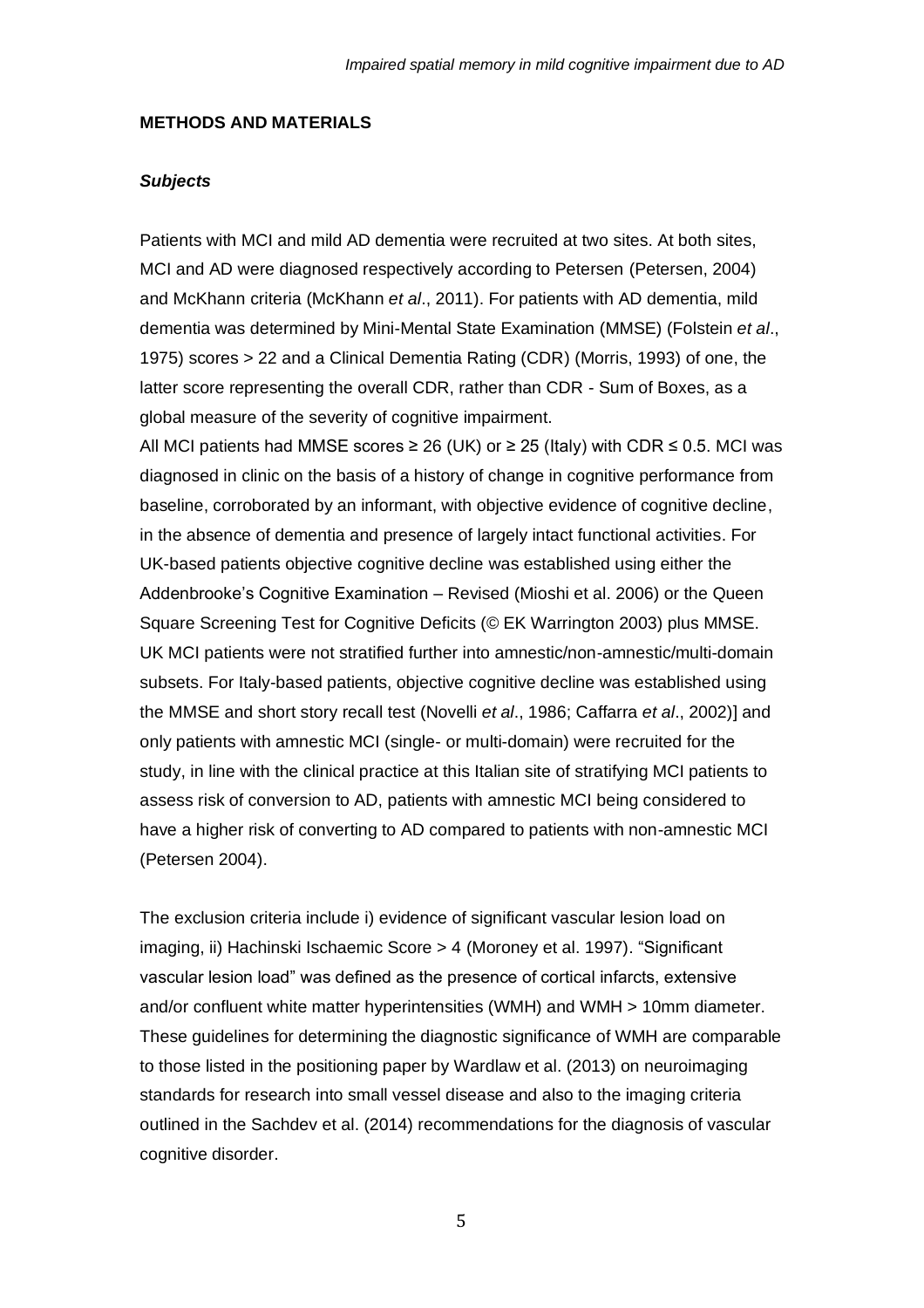UK-based patients were recruited from the Cognitive Disorders Clinic, Hurstwood Park Neurological Centre, Hayward Heath, West Sussex, and consisted of 21 MCI and 11 AD patients; as part of their diagnostic workup 19 MCI patients testing for CSF AD biomarkers using the CSF collection protocol and ELISA assay kits (Innotest, Innogenetics, Ghent, Belgium) as outlined in the CSF substudy of the Alzheimer's Disease Neuroimaging Initiative (Shaw *et al*., 2009). Patients were divided into MCI biomarker-positive (MCI+), indicative of prodromal AD in line with the criteria of Dubois et al., (2010) and Albert et al., (2011), and MCI biomarkernegative (MCI-) groups on the basis of abnormal CSF β-amyloid<sub>1-42</sub> and tau levels according to updated normal ranges for these indices (Mulder *et al*., 2010). These were as follows: CSF β-amyloid<sub>1-42</sub>>550 pg/mL, CSF tau <375 pg/mL, tau:amyloid ratio <0.8. MCI+ patients were classified accordingly on the basis of CSF β-amyloid<sub>1</sub>. <sup>42</sup>< 550 pg/mL *and* CSF tau > 375 pg/mL, with tau:amyloid ratio > 0.8. For the MCIgroup, all but three patients had CSF amyloid and tau levels in the normal range, with correspondingly normal CSF tau:amyloid ratios; the remaining three patients had high tau levels but had normal range amyloid levels (>900 pg/mL in all cases) and additional had a history of stable cognitive function over a minimum 24 month follow-up period and as such were diagnosed clinically as having stable MCI. Italy-based patients were recruited from the specialist dementia clinic at the Istituto Neurologico "Carlo Besta", Milan, and consisted of 14 MCI and 9 AD patients. MCI patients recruited at this site did not undergo amyloid-PET or CSF biomarker testing as part of their diagnostic workup, reflecting the clinical practice at this site. One patient was not included in the final analyses due to lack of engagement with the task.

At both sites all patients underwent clinical and laboratory assessments (including blood tests for thyroid function, vitamin B12 status) to exclude potentially treatable causes of cognitive decline. All subjects observed to have a significant vascular lesion load on initial brain scanning were excluded from the study.

At both study sites age-matched healthy control (HC) subjects without a history of cognitive impairment were recruited (UK n=20, Italy n=10). Separate approval was obtained from the UK Research Ethics Committee South East Coast - Brighton and Sussex (references 10/H1107/23 and 13/LO/0277) and from the human subjects ethics committee of the Fondazione IRCCS Istituto Neurologico "Carlo Besta" (reference fMRI-AD). At both sites the study was performed in accordance with the Declaration of Helsinki. All participants gave written informed consent.

#### *Demographics*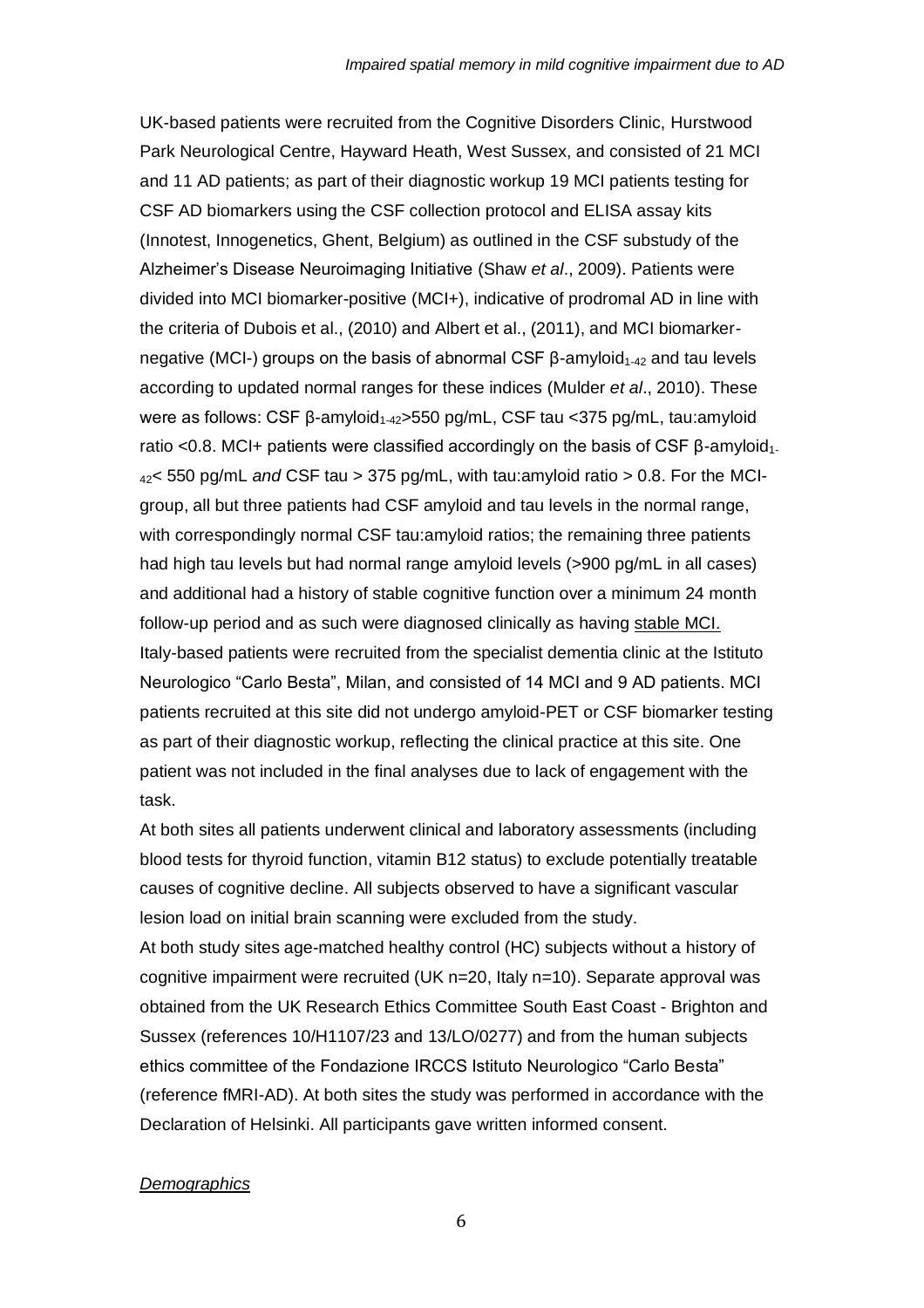There were no significant differences between HC, MCI and AD groups in terms of age, gender and years of education when the UK and Italy cohorts were compared separately (Table 1). A comparison of the UK and Italy control subjects revealed that the latter were significantly older (UK: age  $62.6 \pm 6.2$  years, Italy age  $71.3 \pm 4.0$  years,  $t(28)=4.1, p<0.001$ ).

No significant differences in these demographics were noted on comparison of the UK MCI+ and MCI- subgroups, who were also matched for disease duration (Table 2).

# *Insert Table 1 around here*

# *Behavioural studies*

# *General neuropsychological assessment*

UK and Italy subjects underwent a battery of neuropsychological tests. The following domains were tested, with the tests used in parentheses (where not otherwise specified, these were common to both centres): 1) Episodic memory [UK: Rey Auditory Verbal Learning Test, RAVLT (Rey 1941, Van der Elst *et al.*, 2005); Italy: short story recall and Rey figure recall (Spinnler and Tognoni 1987; Caffarra *et al*., 2002)], 2) Attention and Executive function [Trail Making Test A and B (Reitan 1958; Giavagnoli et al., 1996); Italy only: FAB (Appollonio et al., 2005)], 3) Executive function [Lexical and semantic fluency (Benton et al., 1994; Novelli et al., 1986; Tombaugh et al., 1999)], 4) Working memory [Digit span (Blackburn and Benton, 1957; Spinnler and Tognoni 1987); Italy only: Corsi block-tapping task (Spinnler and Tognoni 1987)], 5) Higher visual processing [Object decision (James and Warrington, 1991)], 6) Premorbid IQ [UK only: National Adult Reading Test (NART) estimated IQ (Nelson & Willison 1991)].

With regard to assessment of episodic memory, differences in the tests employed at the two study sites reflected local differences in clinical practice. Other differences in test administration between sites related to scoring of the Trail making B test, with UK and Italy participants who were unable to complete the test given scores of 300 and 600 respectively in reflection of local practice, and administration of the semantic fluency test, with two noun categories administered in the UK while an additional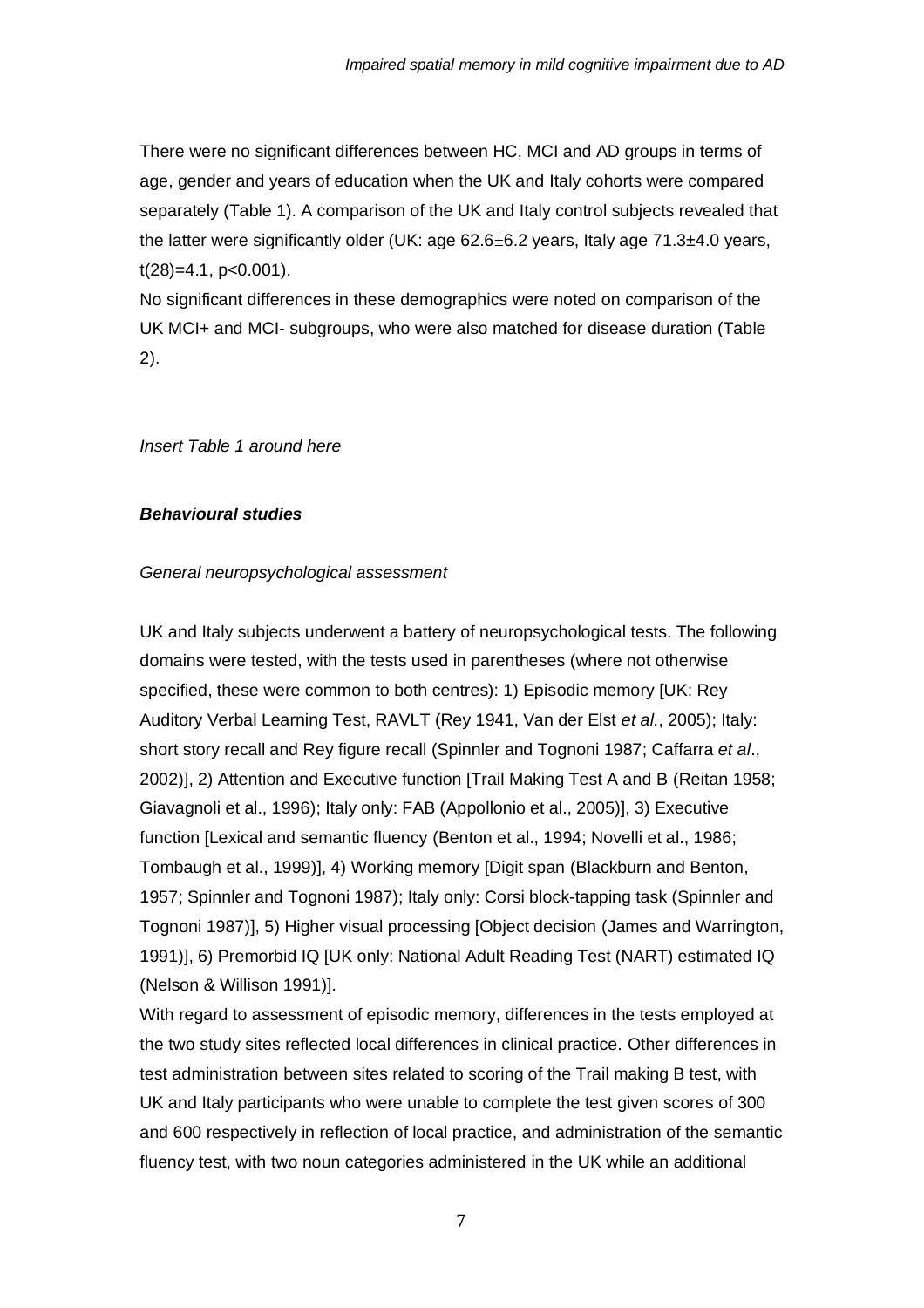category was assessed in Italy). Again in keeping with local clinical diagnostic practice, UK neuropsychometric data are presented as raw scores whereas Italy data are corrected for age and education, with the exception of the VOSP data which are presented as raw scores due to the lack of an age/education correction algorithm for this particular test.

In the UK, the test battery outlined above was not undertaken in three HC subjects, who opted out of these tests, and two MCI patients (one with no CSF biomarker data, one CSF biomarker negative) who declined testing due to anxiety. The NART was not performed in one MCI patient who did not undergo CSF studies.

#### *The 4 Mountains Test*

A fuller description of the 4MT is provided in the article by Hartley *et al.* (2007). In order to maintain consistency with the terminology used in previous work involving application of the 4MT (Hartley *et al*., 2007; Bird *et al*., 2010; Pengas *et al*., 2010), the allocentric spatial perception and memory subtests of the 4MT are referred to as place perception (PP) and place memory (PM) tests, and abbreviated accordingly in the tables and figures. Testing was preceded by the presentation of three training slides to aid familiarisation with the task. In brief, the task involves presentation of computer-generated landscapes containing four mountains with a semicircular mountain range in the background. Participants are shown a sample landscape along with a panel of four landscapes, consisting of the original landscape seen from another viewpoint and three foils. For the perceptual task this panel is presented at the same time as the target image, whereas for the memory task the panel is presented after a 2 s delay. The three foils for each test item were generated from the target image as follows. For the "spatial" foil the position of one mountain is shifted but the order of the four mountains around the centre of the image is preserved. For the "ordinal" foil the ordering of the mountains about the origin is altered by exchanging the location of two or more of the mountains. In the "elemental" foil the shape and/or size of one mountain is changed, whereas spatial layout is preserved. The design and usage of these foils helped to ensure that generation of an allocentric representation of the presented image would be required to distinguish the target image from the foils while maintaining local visual similarities between target and foils.

In the PP task a maximum of 30 s is given for a forced choice match-to-sample. In the PM task a 4MT landscape is shown for 10 s, followed by a 2 s interval during which the landscape is removed, with subsequent presentation of the original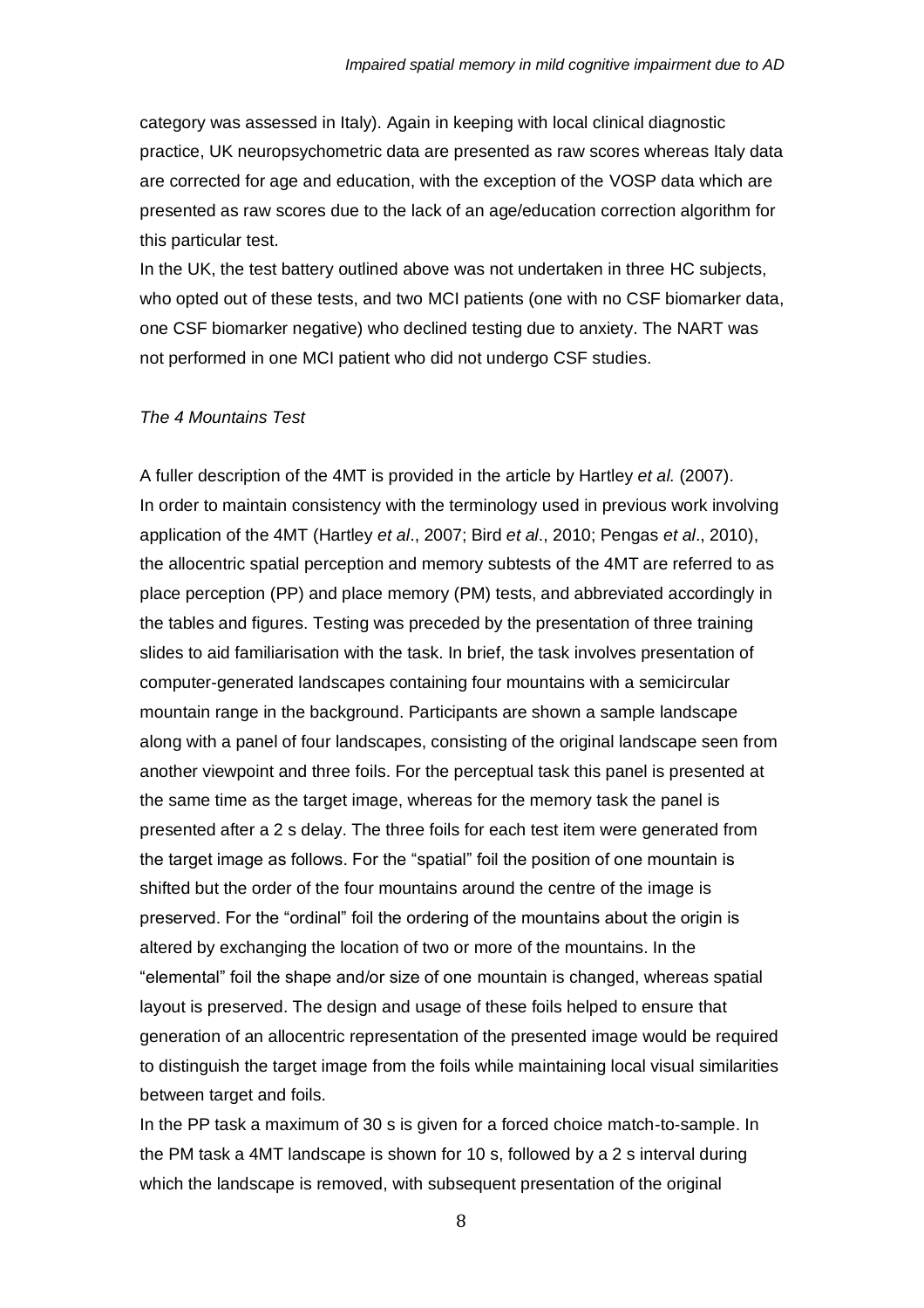landscape seen from another viewpoint and three foils (Figure 1), with a maximum of 30s given for the forced choice delayed match-to-sample.

Non-spatial features (e.g. lighting level, extent of vegetation cover) varied between presentation and testing in order to ensure that correct matching to sample could not be made on the basis of non-spatial aspects of the task.

All landscapes are shown in printed form on A4 sized pages within a ring-bound booklet such that, for the PP task, the target image is shown on one page and the four match-to-sample choices simultaneously on a separate page. For the PM task, after presentation of the target image, participants are shown a blank white page for 2s before being presented with the four match-to-sample choices on a subsequent page. Total test duration was approximately 20 minutes.

In the Bird *et al*. (2010) and Pengas *et al*. (2010) studies 15 PP and 15 PM scenes were presented, reflecting the fact that a common aim of both studies related to the comparison of spatial perception and spatial memory performance. In contrast Hartley et al. (2012) omitted the PP subtest altogether, in light of the study aim of determining an association between 4MT PM performance and hippocampal volume. In this study, some of the UK patients were initially tested on the 4MT protocol including a 15 item PP; the remaining 16 UK participants (5 controls, 10 MCI, 1 AD) recruited subsequently and the Italy-based participants were tested on a shortened 6 item PP in view of the lack of study hypothesis associated with the PP component of the 4MT and in order to shorten test duration. Use of 15 or 6 item PP had no effect on the associated PM scores in the same individuals (eg MCI patients tested with 15 PP items, PM scores 7.3±3.6; MCI patients tested with 6 PP items, PM scores  $7.8 \pm 1.9$ . P=0.7).

*Insert Figure 1 around here*

#### *Volumetric MRI studies*

*UK*. UK-based subjects underwent MRI on a 1.5T scanner (Avanto, Siemens AG, Erlangen DE) at the Clinical Imaging Sciences Centre, Brighton and Sussex Medical School. Two AD patients were unable to tolerate MRI scanning. T1-weighted 3D volumetric MRI data were acquired by means of a magnetization-prepared rapidacquisition gradient-echo (MPRAGE) sequence, having 1x1x1mm<sup>3</sup> voxel size,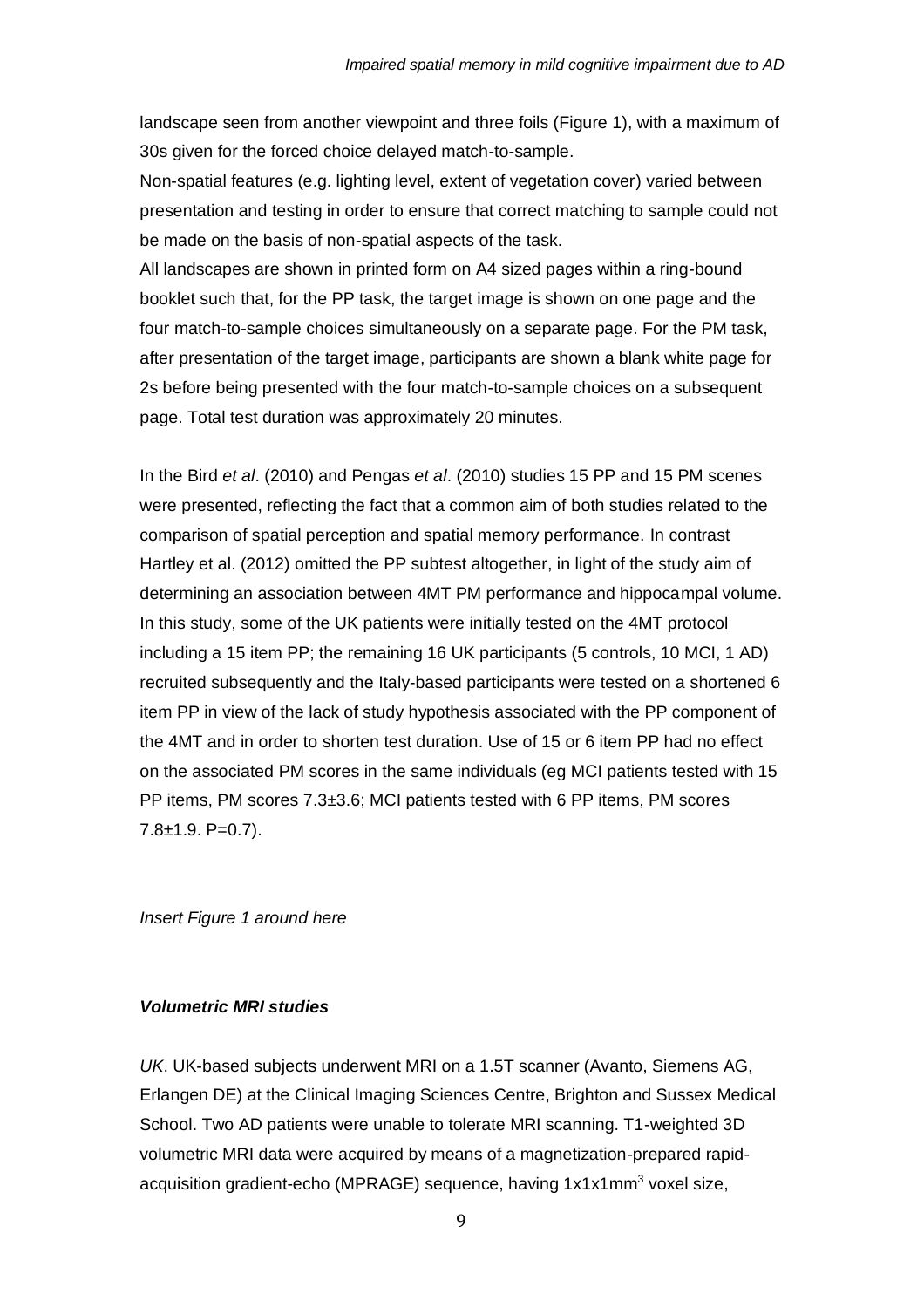TI=600ms, TE=4 ms, TR=1160ms. Due to logistical reasons, 4 patients from MCI+ group could not have a scan, structural correlations are therefore reported for the remaining 17 cases.

*Italy*. Italy-based subjects underwent MRI on a 3.0 T scanner (Achieva TX, Philips Medical Systems NV, Best NL). T1-weighted 3D volumetric data were acquired by means of a turbo field-echo sequence, having  $1x1x1mm<sup>3</sup>$  voxel size, TI=1223 ms, TE=4.6 ms, TR=9.9 ms. All Italy subjects completed scanning but quantitative data could not be extracted from one MCI subject due to severe motion artefact, structural correlations are therefore reported for the remaining 22 cases.

Cortical thickness was measuring using the FreeSurfer workflow (Massachusetts General Hospital, Harvard University, Boston MA, USA), which, as detailed elsewhere (Fischl, 2012), involves iterative reconstruction of the white-gray matter interface and pial surface, and subsequent labelling with non-linear morphing to a probabilistic brain atlas. The Desikan probabilistic brain atlas was used (Desikan *et al*., 2006), with the posterior cingulate gyrus and precuneus chosen as regions of interest (ROIs) for quantitative analysis. All segmentations were manually cleaned up and refined by a specialized operator blinded to disease status.

Hippocampal volumes were measured using the FSL/FIRST tool (FMRIB, Oxford Centre for Functional Magnetic Resonance Imaging of the Brain, Oxford, UK) (Patenaude et al. 2011). This additional segmentation was undertaken in view of the current lack of consensus regarding the different semi-automated tools used to analyse hippocampal volume (Morey et al., 2009; Sánchez-Benavides et al., 2010; Mulder et al, 2014); on our images, preliminary expert evaluation revealed that FreeSurfer tended to include parts of other medial temporal structures such as the parahippocampal gyrus and amygdala.

These ROIs were specifically chosen to encompass regions that are affected early in AD and represent components of the brain network considered to underpin memory functions (Greicius *et al*., 2003; Buckner *et al*., 2008).

## *Statistical analysis*

For HC, MCI and AD group data, ANOVA was used to determine between-group differences for the demographic and neuropsychometric data. Post-hoc pair-wise comparisons were undertaken using the conservative Scheffé test, which controls for family wise error rate across all planned contrasts. Two-tailed t-tests were used for comparison of MCI+ and MCI- subgroups; the alpha threshold was Bonferroni adjusted for multiple comparisons (twelve comparisons inclusive of general and 4MT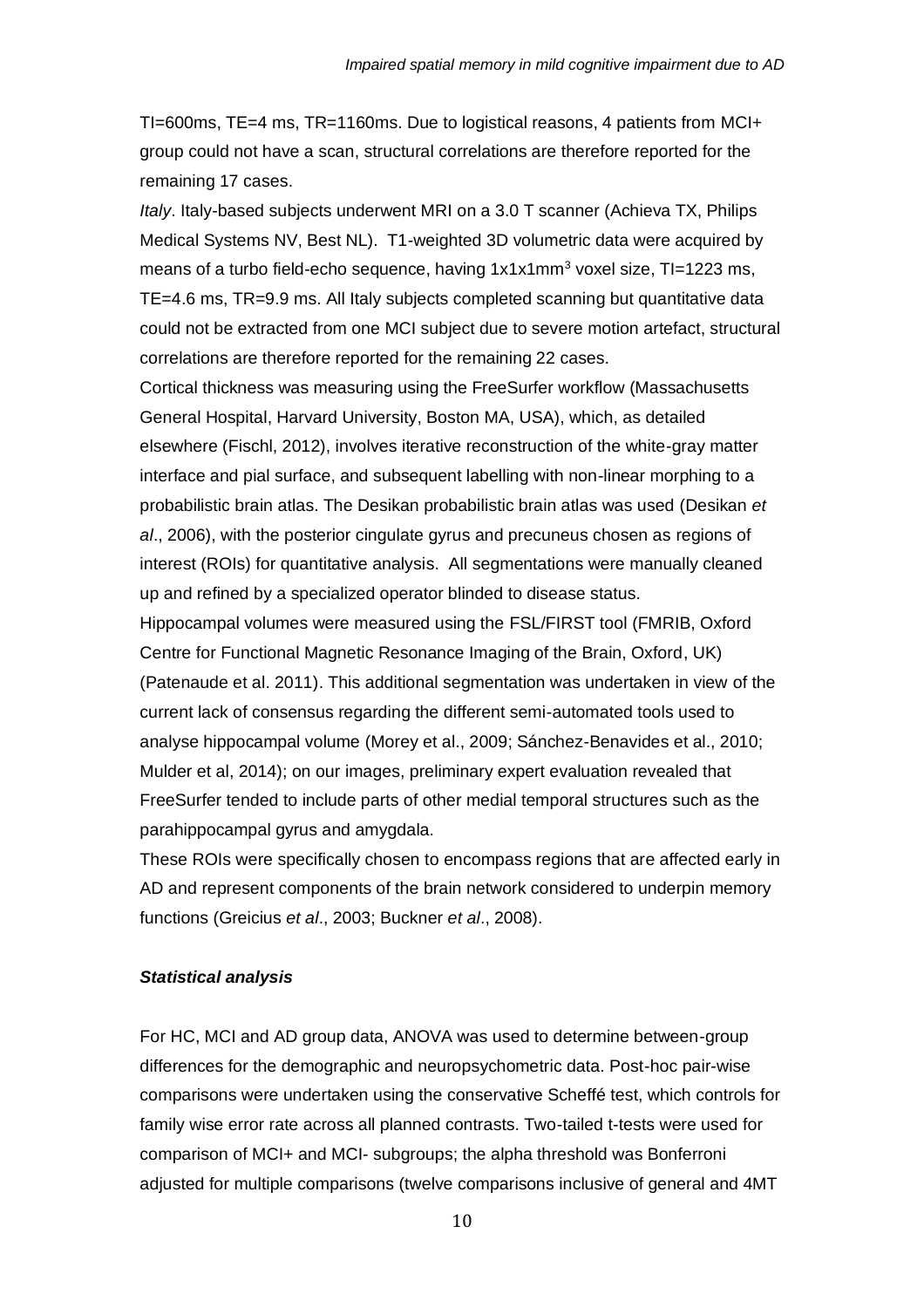psychometric measures; alpha = 0.004). To allow comparison between patients who were tested with 15 and 6 PP scenes, the former PP scores were rescaled to scores in the range of 0-6.

Place memory scores were correlated with total (i.e. combined left and right) hippocampal volumes. Additional correlations were undertaken with total cortical thickness of the precuneus and posterior cingulate gyrus, in view of previous studies that have suggested a role for these brain regions in spatial memory (Pengas *et al*., 2012). Age was inserted as covariate for both analyses, having excluded effects of sex. Total intracranial volume from Freesurfer segmentation was included as an additional covariate in hippocampal volume-place memory correlation analyses. All correlations were undertaken using patient data only, with exclusion of control data in order to avoid biasing the correlations as a result of the strong group differences. A univariate general linear model was used to assess differences between HC, MCI and AD quantitative MRI group data and between UK MCI +ve and MCI -ve subgroup data, age inserted as a covariate for comparisons involving the PCG and precuneus, age and TIV inserted as a covariates for hippocampal comparisons; Bonferroni adjusted for multiple comparisons; alpha = 0.02).

## **RESULTS**

### *Behavioural studies*

### *General neuropsychometric assessment*

Consistent with their diagnostic classification, MCI patients were impaired on tests of delayed recall and executive function whereas AD patients were impaired in all tested cognitive domains. The full breakdown of test scores, with the UK and Italy study populations tabulated separately, are provided in the Supplementary Tables 1 and 2.

There were no significant differences in the test scores obtained by the MCI- and MCI+ patients (Table 2).

*Insert Table 2 around here*

*4 Mountains Test*

*Place perception*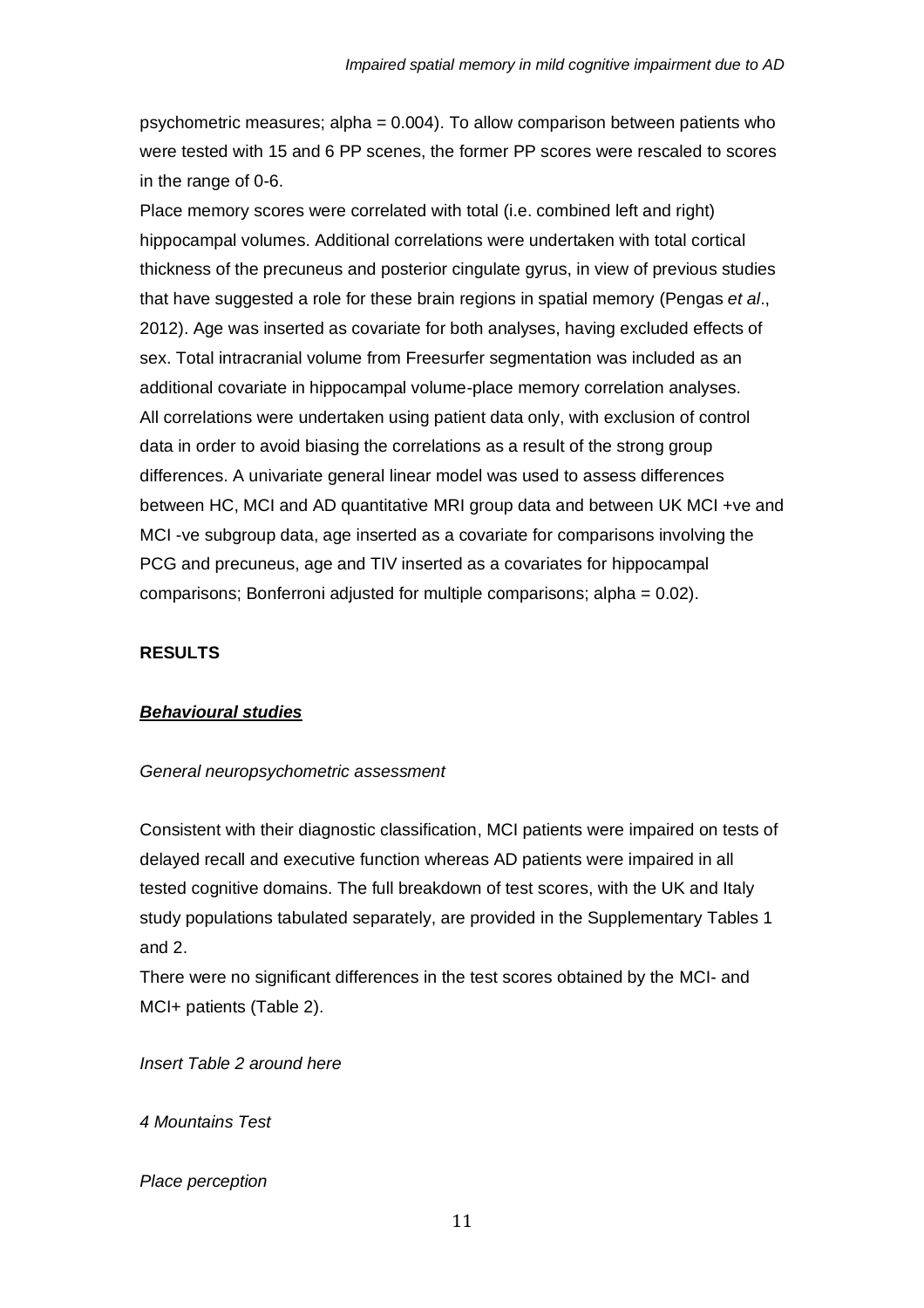For the UK study population, ANOVA revealed group differences in test performance (p < 0.001, Table 3). Pairwise comparisons, corrected for multiple comparisons, revealed that the difference in scores was significant between HC and AD groups (p  $<$  0.001) and between MCI and AD groups ( $p = 0.001$ ). Further analyses revealed a significant difference between the MCI biomarker negative and AD groups only ( $p <$ 0.001). No significant differences were observed between the MCI subgroups or between MCI subgroups and HC.

For the Italy study population, ANOVA revealed group differences in test performance  $(p = 0.02,$  Table 3). Pairwise comparisons, corrected for multiple comparisons, revealed a significant difference in PP performance between HC and AD groups  $(p = 0.02)$ .

## *Place memory*

For the UK study population, ANOVA revealed group differences in test performance (p < 0.001, Table 3). Pairwise comparisons, corrected for multiple comparisons, revealed that the difference in scores was significant between HC and MCI groups (p < 0.001), between HC and AD groups (p < 0.001) and between MCI and AD groups  $(p = 0.004)$ . Further analyses revealed significant differences in PM scores for the following pairwise group comparisons: HC vs MCI+ ( $p < 0.001$ ), HC vs AD ( $p <$ 0.001), MCI- vs MCI+ ( $p = 0.002$ ), MCI- vs AD ( $p < 0.001$ ). By comparison no significance difference in PM test scores was observed for the comparison between HC and MCI-  $(p = 0.3)$  or between MCI+ and AD  $(p = 0.6)$ .

For the Italy study population, ANOVA revealed group differences in test performance ( $p < 0.001$ , Table 3). Corrected pairwise comparisons revealed that significant differences in scores were observed for HC vs MCI ( $p = 0.002$ ) and HC vs AD ( $p < 0.001$ ) but not for MCI vs AD ( $p = 0.5$ ).

Figure 2 shows the individual PM scores and the differences in score between participant groups, with data from UK and Italy participants represented separately.

## *Insert Table 3 around here*

*Insert Table 4 around here*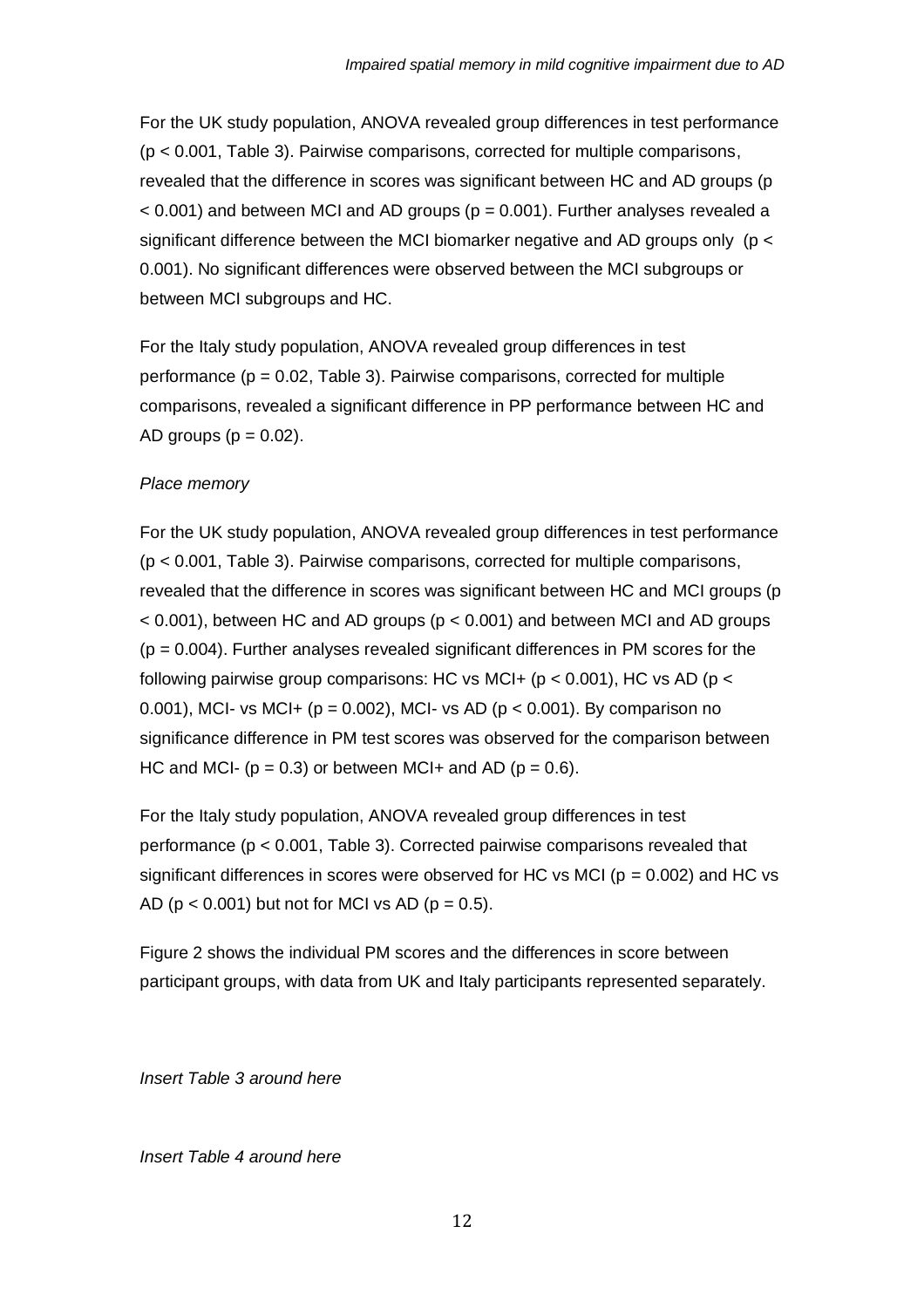### *Insert Figure 2 around here*

#### *Receiver operating characteristic (ROC) curves*

The discriminative ability of 4MT place memory testing is illustrated by use of Receiver Operating Characteristics (ROC) curves (Figure 3). For the UK population test performance is associated with an area under the curve of 0.98 (differentiating MCI+ and AD patients from controls and MCI- patients) and of 0.90 for the Italy population (differentiating MCI and AD patients from controls). PM scores of 8 or below were associated with 100% sensitivity and specificities of 90% and 50% for the UK and Italy study populations respectively.

### *Insert Figure 3 around here*

### *Correlations between spatial memory performance and quantitative MRI data*

Partial correlations undertaken for the UK patient population (MCI and AD), corrected for age and total intracranial volume (hippocampal volume only), revealed, after averaging between left and right hemisphere, significant associations between 4MT PM score, hippocampal volume  $(r=0.42, p=0.03, \text{not surviving the corrected alpha})$ threshold of 0.02) and cortical thickness of the precuneus ( $r=0.55$ ,  $p = 0.003$ ) but not the posterior cingulate gyrus ( $r=0.19$ ,  $p = 0.4$ ). For the Italy patient population (MCI and AD) a significant association was observed with cortical thickness of the precuneus( $r=0.58$ ,  $p = 0.006$ ) but not with hippocampal volume ( $r=0.09$ ,  $p = 0.7$ ) or with cortical thickness of the posterior cingulate gyrus ( $r=0.34$ ,  $p=0.1$ ). Scatterplot representations of the correlations between behavioural data and measures of hippocampal volume and cortical thickness of the precuneus and posterior cingulate gyrus are provided in Figure 4.

Considering each hemisphere in isolation, no statistically significant effects were obtained.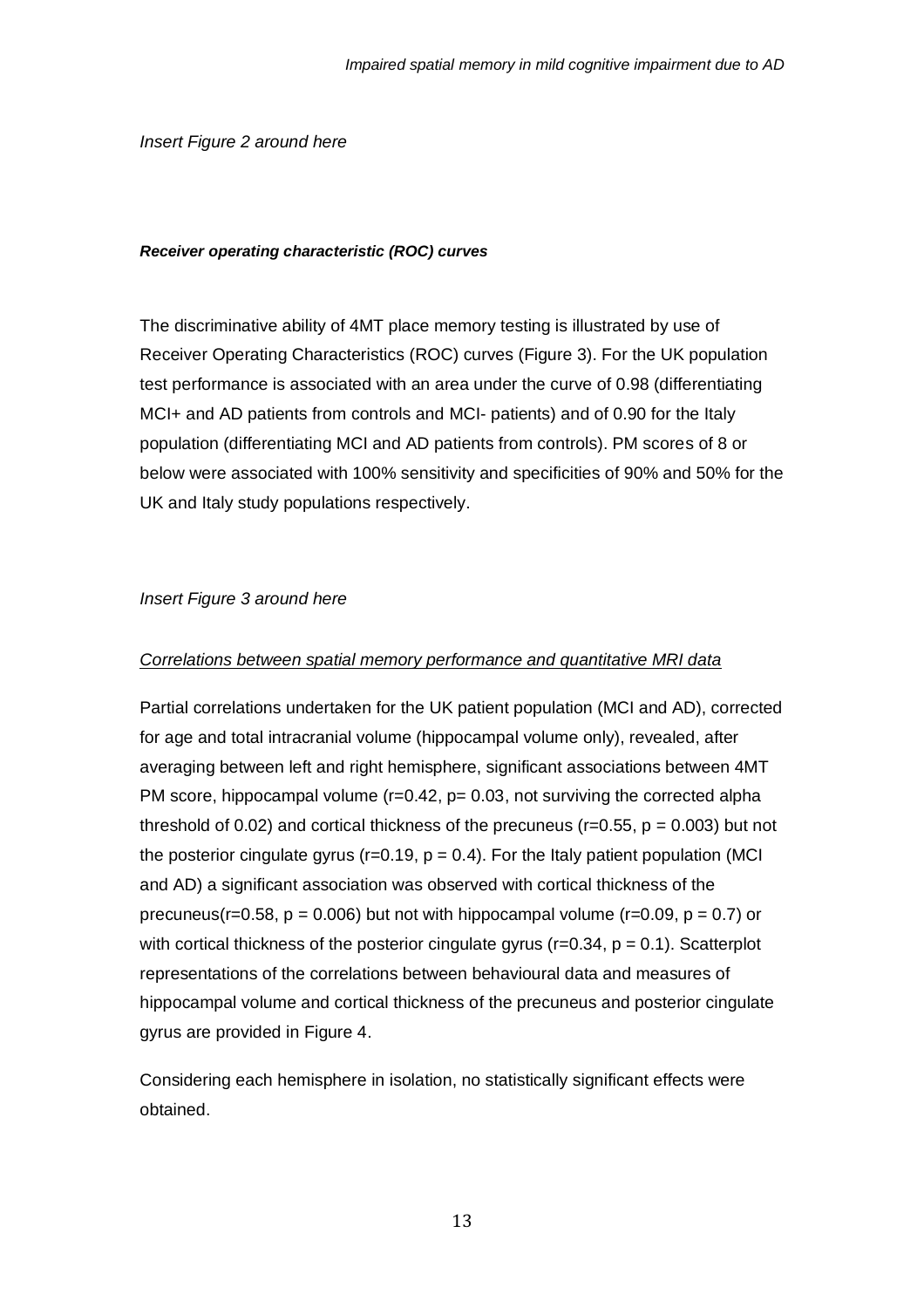Vertex level comparisons, applied to the pooled UK and Italy study data, revealed an association between PM and cortical thickness of the precuneus, lateral parietal and supramarginal regions (Figure 5).

*Insert Figure 4 around here*

*Insert Figure 5 around here*

# **Discussion**

Spatial memory performance, as evaluated using the brief 4 Mountains Test (4MT), is impaired in patients presenting with mild cognitive impairment (MCI) with biomarker evidence of underlying Alzheimer's disease (AD). Performance on the 4MT place memory testing (PM) was significantly impaired in patients with MCI and AD compared to age- and gender-matched control subjects, in keeping with previously published results (Bird *et al*., 2010; Pengas *et al*., 2010). When the UK MCI patients were grouped according to CSF AD biomarker status, 4MT PM scores differed significantly between MCI patients with and without CSF biomarker evidence of AD, in stiking contrast to the lack of difference between groups in terms of demographics, symptom duration, premorbid IQ and performance on general neuropsychometric testing. Of particular note was the observation that MCI subgroups did not differ in the scores obtained on the Rey Auditory Verbal Learning Test and the Trail Making Test part B, given that both tests that have been shown to have high diagnostic sensitivity for early AD and as such are widely used in clinical and research practice (Chapman *et al*., 2011; Ewers *et al*., 2012; Gainotti *et al*., 2014).

In order to explore the diagnostic ability of the 4MT in different clinical and cultural settings testing was undertaken in parallel on patients recruited from two memory clinics in the UK and in Italy, with patient data at each site compared with data obtained from age- and gender-matched control subjects with no history of cognitive impairment. For both UK and Italy study populations the PM scores obtained from both MCI and AD patient groups were significantly lower that the corresponding control scores; in both study populations no significant difference was observed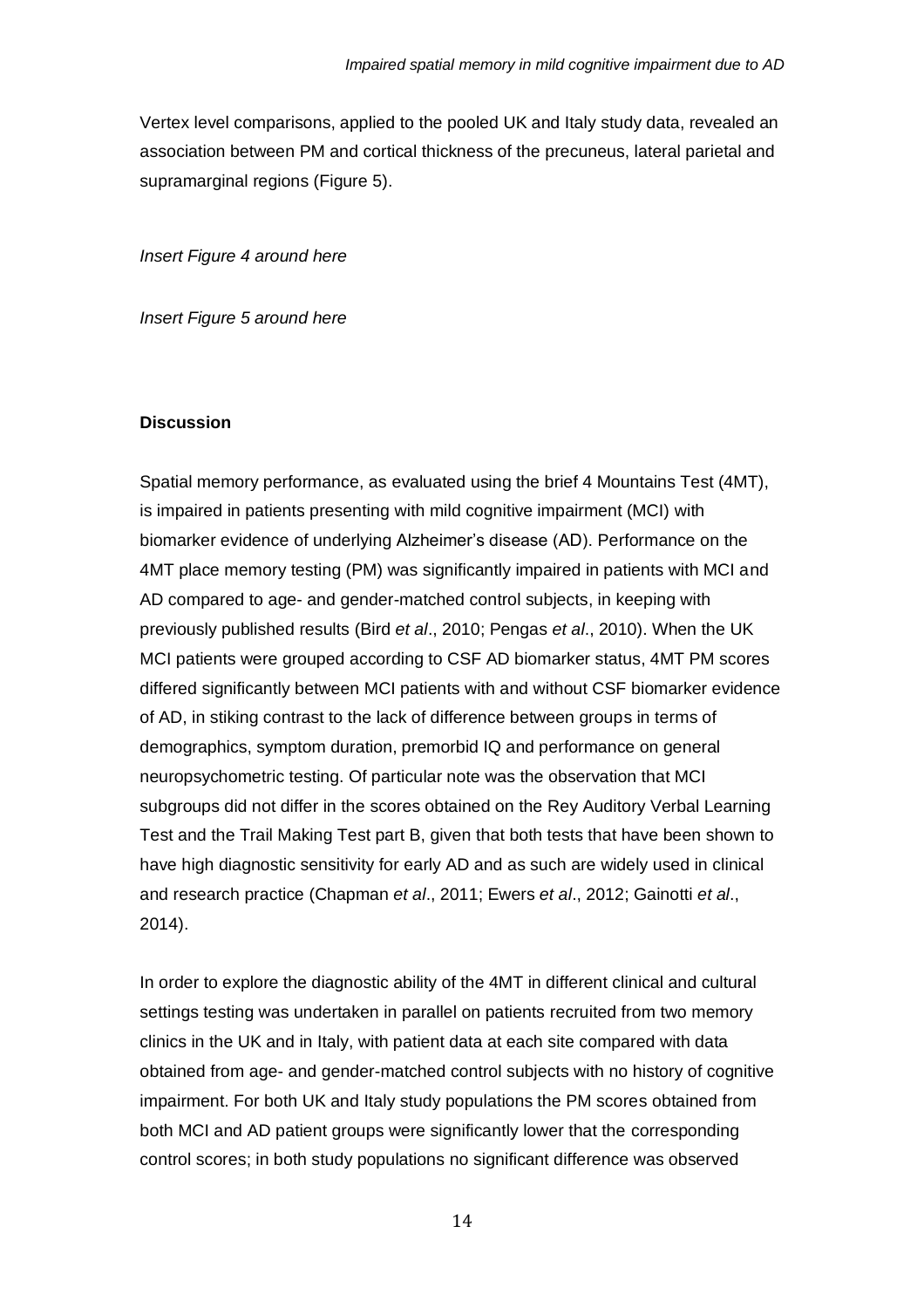between MCI and AD scores, in keeping with previous findings (Bird *et al*., 2010). Comparison of data from the two study sites revealed that control PM scores were lower in the Italy control subjects but similar for the two AD groups. When comparison is made across the Italy and UK MCI patients, with the latter grouped according to CSF biomarker status, the mean PM score of the Italy patients was identical to that of the UK MCI biomarker positive subgroup (5.8) but significantly different to that of the UK MCI biomarker negative subgroup (mean score 9.6). This may reflect the selection at the Italy site of patients with a diagnosis of amnestic MCI who are considered more likely to have underlying AD, and as such are more in keeping with the UK MCI biomarker positive subgroup.

The ability of 4MT PM testing to detect the presence of disease is illustrated by the determination of test sensitivity and specificity and calculation of the area under the ROC curve (AUC). For the UK population, the AUC was 0.98 for patients with early AD (i.e. MCI+ and mild AD dementia), with a score of 8 or below yielding100% sensitivity and 90% specificity for the detection of early AD. For the patients recruited from an Italy memory clinic, in whom CSF AD biomarker testing was not undertaken as part of the clinical diagnostic process, the AUC was 0.9, with a score of 8 or below yielding 100% sensitivity and 50% specificity for detection of a clinically defined disease state (MCI and AD). Further scrutiny of these latter data indicates that the lower specificity of the 4MT in the Italy population results primarily from the lower scores obtained by the control subjects (UK HC 11.1  $\pm$  2.1; Italy HC 9.0  $\pm$  2.3; t(28) = 2.52;  $p = 0.02$ ). When the two study sites are considered together, a PM score of 8 or below was associated with a positive predictive value between 82-88% and a negative predictive value of 100%. These findings indicate that the 4MT has high diagnostic sensitivity for early AD in different countries, while the diagnostic specificity associated with a PM score of 8/15 varied according to clinical practice, with higher specificity observed when clinical diagnosis was supplemented by testing for AD biomarkers.

Previous work (Hartley *et al*., 2007, Bird *et al*., 2010) has shown that there is relative preservation of place perception in the context of hippocampal damage and that 4MT PM, but not PP, scores differentiated AD from other dementias. As such the decision was made *a priori* to shorten the PP test battery from 15 to 6 items in order to reduce the test time, in light of the potential future application of the 4MT as a test for use in clinical practice. A comparison of the data acquired from subjects tested with either 15 to 6 PP items revealed no effect on the subsequent PM scores and overall the PP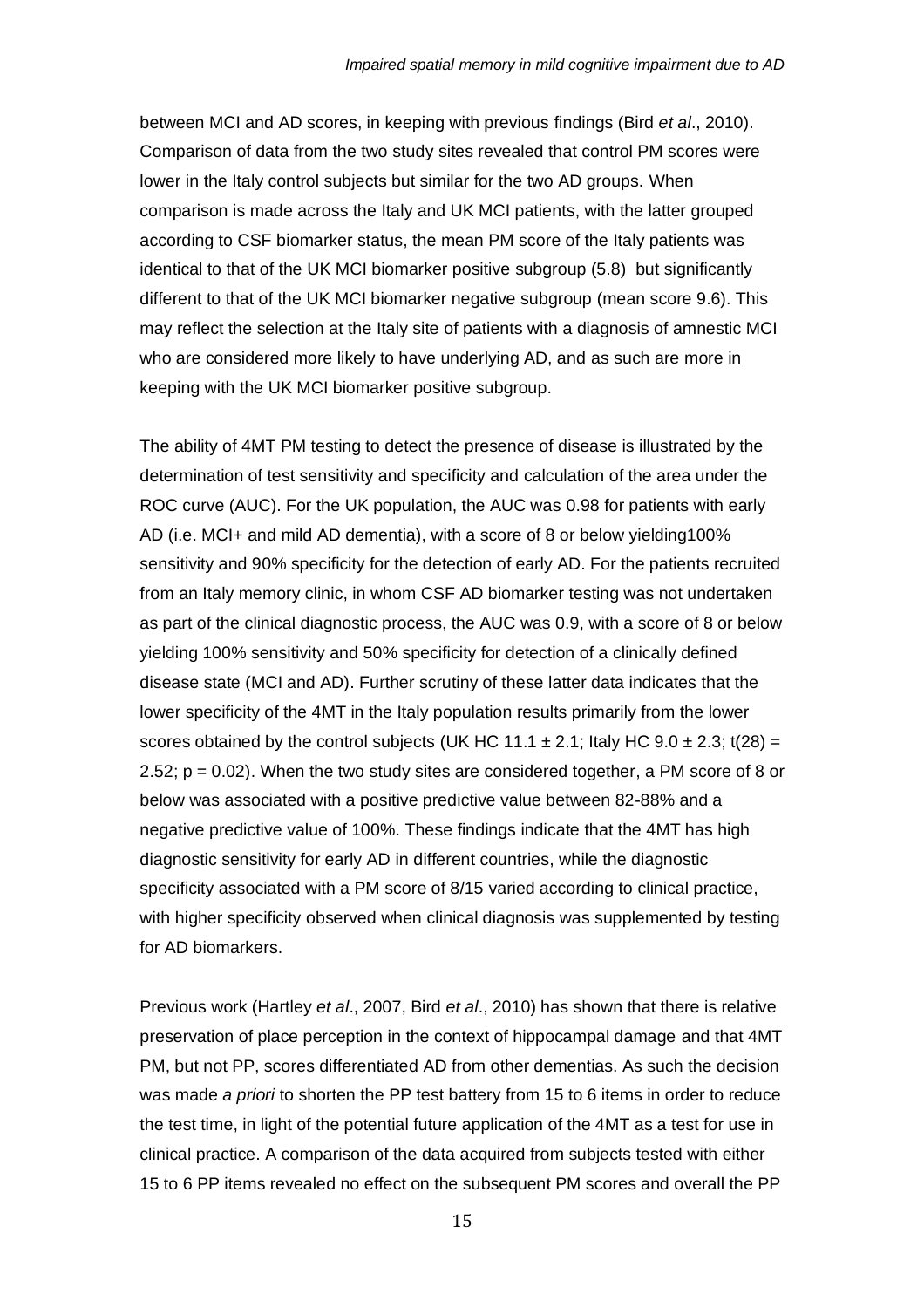scores did not discriminate between controls and MCI patients in either UK or Italy study populations, or between MCI+ and MCI- subgroups. PP scores were significantly lower in patients with AD dementia, consistent with the spread of pathology into cortical regions in more advanced disease.

Quantitative MRI analyses revealed that hippocampal volume, and the cortical thickness of the precuneus and posterior cingulate gyrus were reduced in patients with MCI, and that this atrophy was more severe and extensive in patients with AD dementia. These observations were consistent across both UK and Italy study populations and are in keeping with a number of previous MRI studies conducted in MCI and AD (Du et al., 2001, Hämäläinen et al, 2007, Fennema-Notestine et al, 2009). However, and in contrast to the place memory test performances, no differences in these ROI structural measurements were observed between MCI+ and MCI- subgroups.

PM scores correlated with total hippocampal volume in the UK patient group and with the cortical thickness of the precuneus in both UK and Italy patient populations but not with cortical thickness of the posterior cingulate gyrus. The correlation with hippocampal volume in the UK patient population is in keeping with the central study hypothesis with regard to impairment of hippocampal function in early AD, and as such it is proposed that this relationship is causal, and not merely associative, in nature. Two factors may explain the absence of any observed correlation between PM scores and hippocampal volume in the Italy patient population; first, the smaller sample size at this study site and second, the reduced dynamic range as a consequence of the high degree of overlap between MCI and AD patient scores (see Figure 2).

The correlation between PM score and cortical thickness of the precuneus can be interpreted in two main ways. The first of these is that this correlation is associative rather than causal, as a reflection of the known early involvement of the precuneus in AD (Braak and Braak, 1991; Mirra *et al*., 1991; Thal *et al*., 2002). However, this is inconsistent with the failure to observe any correlation with the cortical thickness of the posterior cingulate gyrus, given that this brain region is similarly early in AD. The second interpretation is that the precuneus, along with the hippocampus, is directly implicated in allocentric spatial memory. Evidence from non-human primates (Selemon and Goldman-Rakic, 1988) and from human studies (reviewed by Cavanna and Trimble 2006) suggests that the precuneus is involved in spatiallyrelated behaviours. These study findings may therefore be consistent with the viewpoint that in humans allocentric spatial memory is subserved by a functional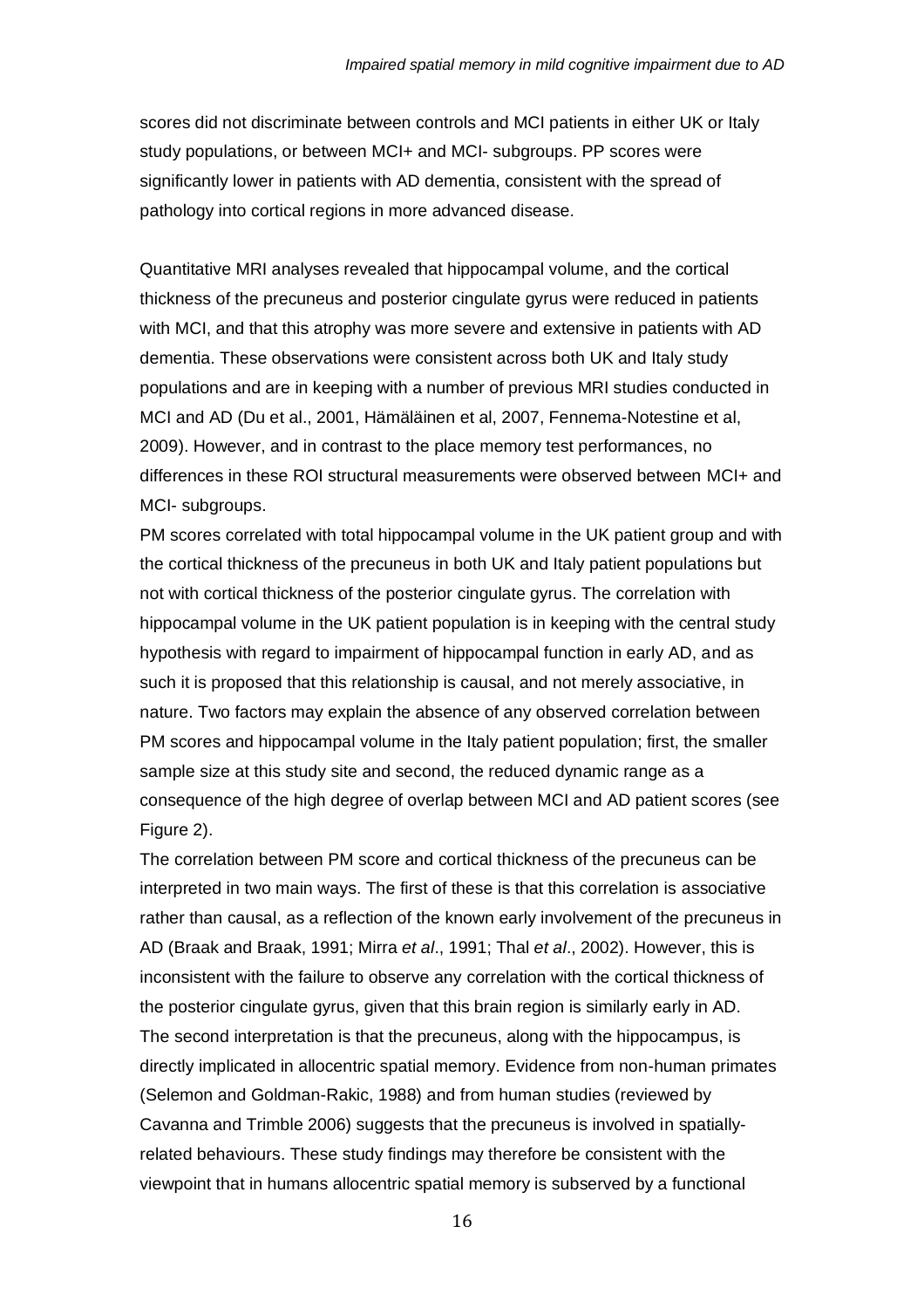network that encompasses the hippocampus and the precuneus. Task-free fMRI studies show that the hippocampus and precuneus represent highly interconnected hubs within a "default mode network" underpinning spatial and episodic memory (Greicius *et al*., 2004; Vincent *et al.*, 2006) and the vulnerability of this network to early AD (Rombouts *et al*., 2005) is of note in the context of this current study.

Several aspects of this study warrant further discussion in light of the potential future application of the 4MT as a clinical diagnostic tool. First of all, this study did not aim to assess the effect of gender on 4MT place memory performance. While previous work has suggested the presence of sexual dimorphism in spatial cognition (Maguire *et al.*, 1999) no significant difference in 4MT performance between men and women was observed in the recent study by Hartley et al.(2012). However unpublished results from a large study undertaken in healthy individuals suggest a small but significant gender effect with lower scores obtained from women on a 30-item test, with mean scores of 20 and 18.6 for men and women respectively (T. Hartley, C. Bird, H. Spiers, personal communication). The issue of gender effect on 4MT performance needs further clarification and this issue is being explored within current studies involving much larger numbers of young and older cognitively normal subjects.

The second issue relates to the lower place memory scores obtained by the Italybased control subjects and the potential negative implications for diagnostic discrimination. However, while these lower control scores are reflected in lower diagnostic specificity in this study population (50% as opposed to 90% in the UK study population) a PM score of 8/15 or below was still associated with 100% sensitivity. In terms of the explanation for the lower control scores, it is perhaps relevant that the Italy-based control subjects were significantly older than their UK counterparts ( $p < 0.001$ ). As is the norm for dementia research studies of this kind, in this study the primary criterion for recruitment of control subjects was an absence of reported cognitive symptoms. Testing for AD biomarkers, in the form of amyloid-PET scanning or CSF examination, was not undertaken in any control subjects in either Italy or the UK. Given that the incidence of AD rises with age, one possible explanation for the lower Italy control scores that cannot be discounted, and which would be a major confounding factor, is the presence of presymptomatic AD in the older control group.

The second aspect relates to the choice of 4MT for testing spatial memory. In the study conducted by Pengas *et al*. (2010) AD patients were found to be impaired on a variety of spatial memory tests and of these the Virtual Route Learning Test (VRLT)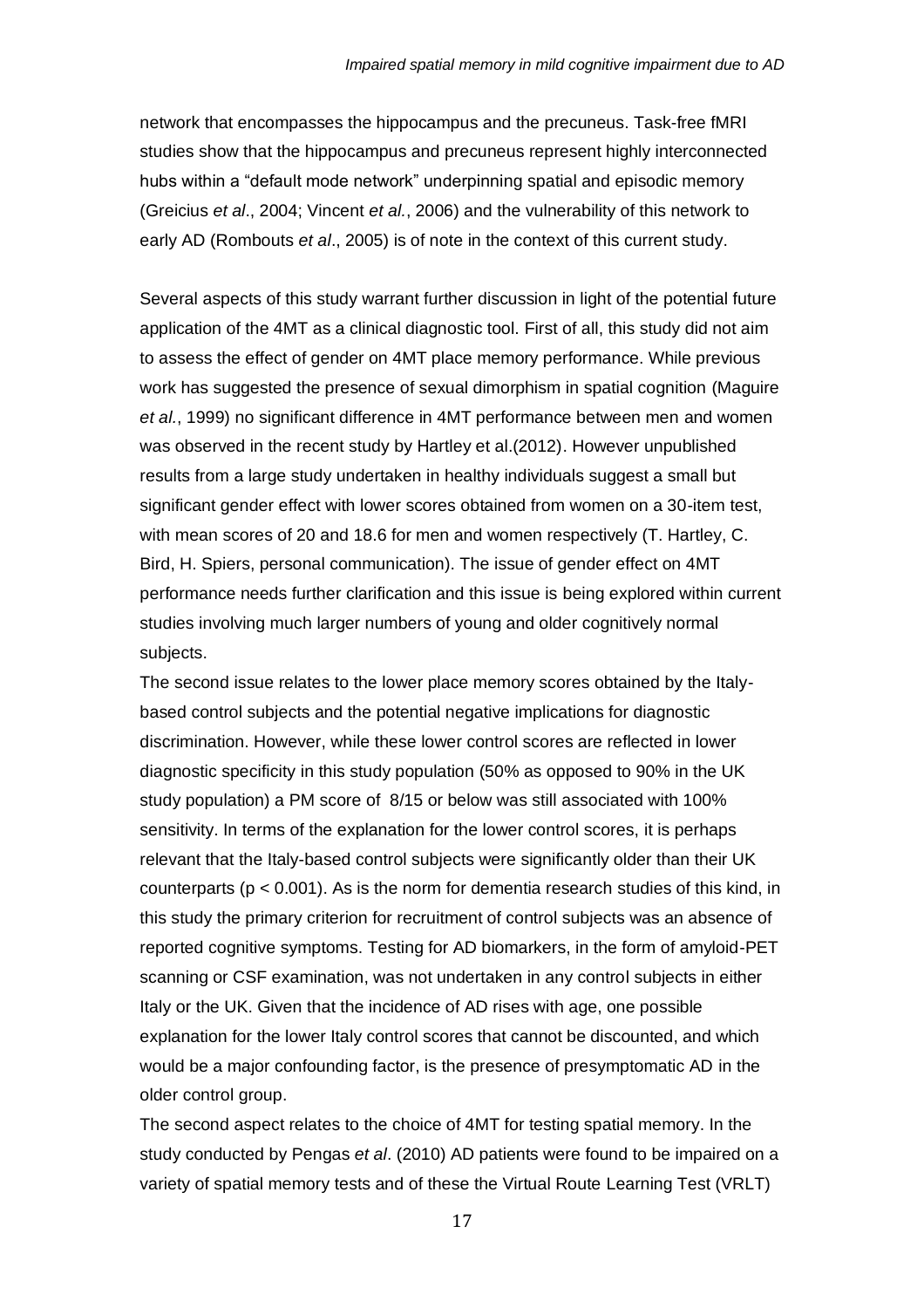was found to be slightly superior to the 4MT in terms of diagnostic accuracy (differentiation of AD from semantic dementia AUC 0.93 for VRLT vs AUC 0.85 for 4MT). However operational issues favoured the choice of the 4MT over the VRLT in this study. In the Pengas *et al*. (2010) study 2/32 (6%) of MCI patients were unable to complete the VRLT due to nausea from perceived motion, whereas all MCI (and all AD) patients tolerated the 4MT. Furthermore the need to employ a computer-based platform for the VRLT, allied with the requirement for extensive (and thus timeconsuming) pre-testing task familiarisation, limits the potential future usage of the VRLT outside academic centres. By comparison the 4MT may be applied in paper as well as electronic forms and this, along with a short test duration, would favour future usage of the 4MT over the VRLT as a diagnostic tool in routine clinical practice. These study findings therefore have impact for both academic and clinical practice. The diagnostic benefits of a theory-driven test of hippocampal function are demonstrated; no less importantly, the use of a test that fulfils both diagnostic requirements with regard to sensitivity and specificity and operational requirements with regard to scalability and usability is of particular relevance given the high prevalence of memory impairment in the ageing population and the fact that the majority of patients with MCI are evaluated in community memory clinics rather than academic centres.

## **Conclusion**

Performance on the "4 Mountains Test" of spatial memory differentiates mild cognitive impairment due to Alzheimer's disease with high diagnostic sensitivity and specificity. High diagnostic accuracy was observed in two separate study populations recruited from different countries. The correlation of test performance with structural measures of the hippocampus and precuneus is consistent with the role of these brain regions in spatial cognition and with their early involvement in the AD pathological process.

These findings indicate the value of spatial memory testing in the diagnosis of predementia AD and of the 4MT as a diagnostic tool suitable for widespread use in routine clinical practice.

## **Acknowledgements**

The UK substudy was supported by an Alzheimer's Research UK grant to DC. The Italian substudy was supported by grants from the Italian Ministry of Health to FT.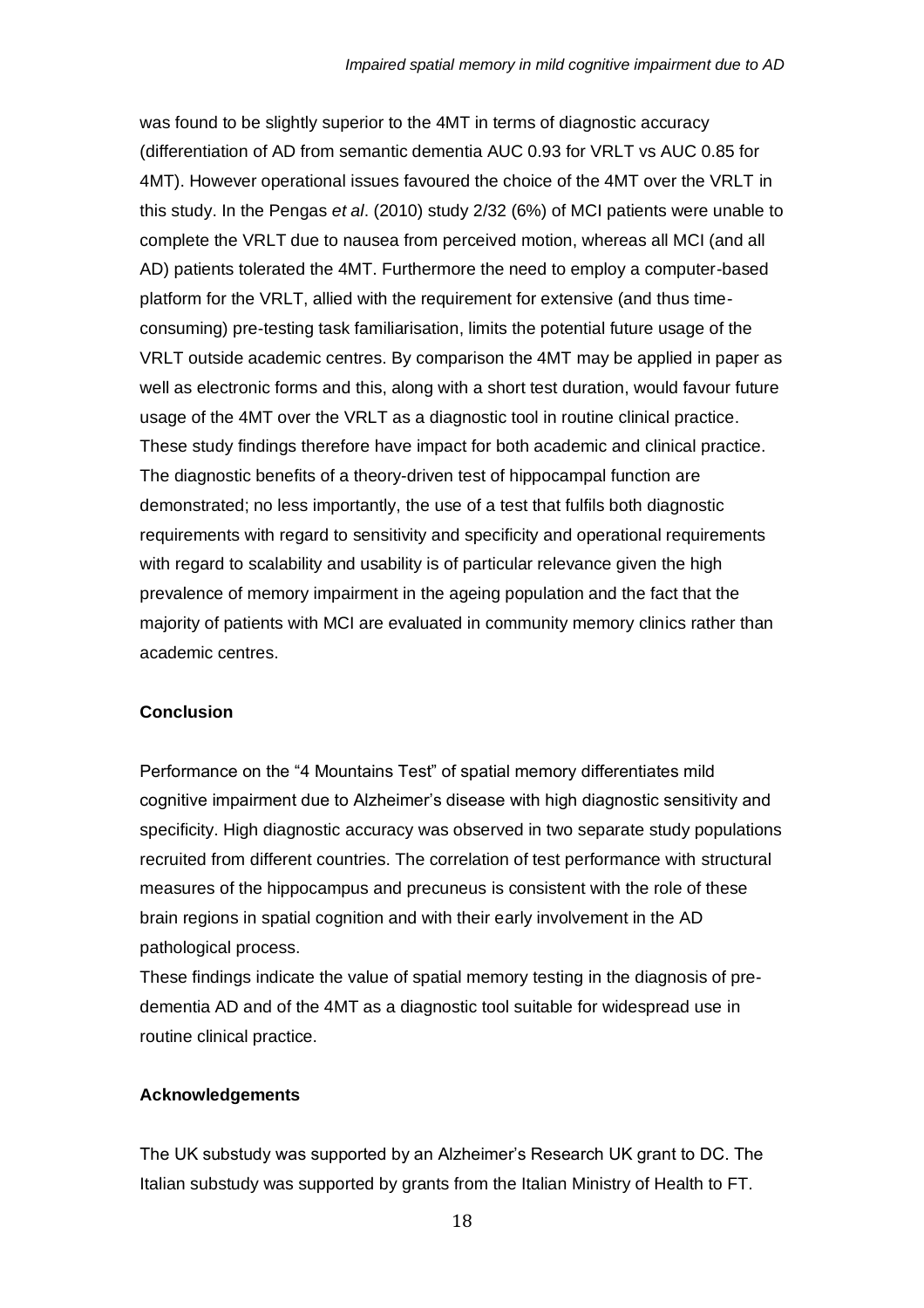The investigators would like to acknowledge Dr Tom Hartley, who led the design of the 4MT paradigm, and to express their gratitude to the participating patients and control subjects recruited from their respective memory clinics in Sussex and Milan, and to Daniele Orlandi for helpful assistance during data acquisition for the Italian substudy.

# **References**

Albert MS, DeKosky ST, Dickson D, Dubois B, Feldman HH, Fox NC, et al. The diagnosis of mild cognitive impairment due to Alzheimer's disease: recommendations from the National Institute on Aging-Alzheimer's Association workgroups on diagnostic guidelines for Alzheimer's disease. Alzheimers Dement 2011; 7: 270–79.

Appollonio I, Leone M, Isella V, Piamarta F, Consoli T, Villa ML, Forapani E, Russo A, Nichelli P. The Frontal Assessment Battery (FAB): normative values in an Italian population sample. Neurol Sci 2005; 26: 108-16.

Arriagada PV, Marzloff K, Hyman BT. Distribution of Alzheimer-type pathologic changes in nondemented elderly individuals matches the pattern in Alzheimer's disease. Neurology 1992; 42: 1681–88.

Benton A, Hamsher K, Sivan A. Multilingual Aphasia Examination, 3<sup>rd</sup> ed. San Antonio, TX: Psychological corporation, 1994.

Bird CM, Chan D, Hartley T, Pijnenburg YA, Rossor MN, Burgess N. Topographical short-term memory differentiates Alzheimer's disease from frontotemporal lobar degeneration. Hippocampus 2010; 20: 1154–69.

Blackburn HL, Benton AL. Revised administration and scoring of the digit span test. J Consult Psychol 1957; 21: 139–43.

Braak H, Braak E. Neuropathological stageing of Alzheimer-related changes. Acta Neuropathol 1991; 82: 239–59.

Buckner RL, Andrews-Hanna JR, Schacter DL. The brain's default network: anatomy, function, and relevance to disease. Ann New York Acad Sci 2008; 1124: 1–38.

Burgess N, Maguire EA, Spiers HJ, O'Keefe J. Temporoparietal and Prefrontal Network for Retrieving the Spatial Context of Lifelike Events. Neuroimage 2001; 14: 439-53.

Caffarra P, Vezzadini G, Dieci F, Zonato F, Venneri A. Rey-Osterreith complex figure: normative values in an Italian population sample. Neurol Sci 2002; 22: 443– 47.

Cavanna A, Trimble M. The precuneus: a review of its functional anatomy and behavioural correlates. Brain 2006; 129: 564-583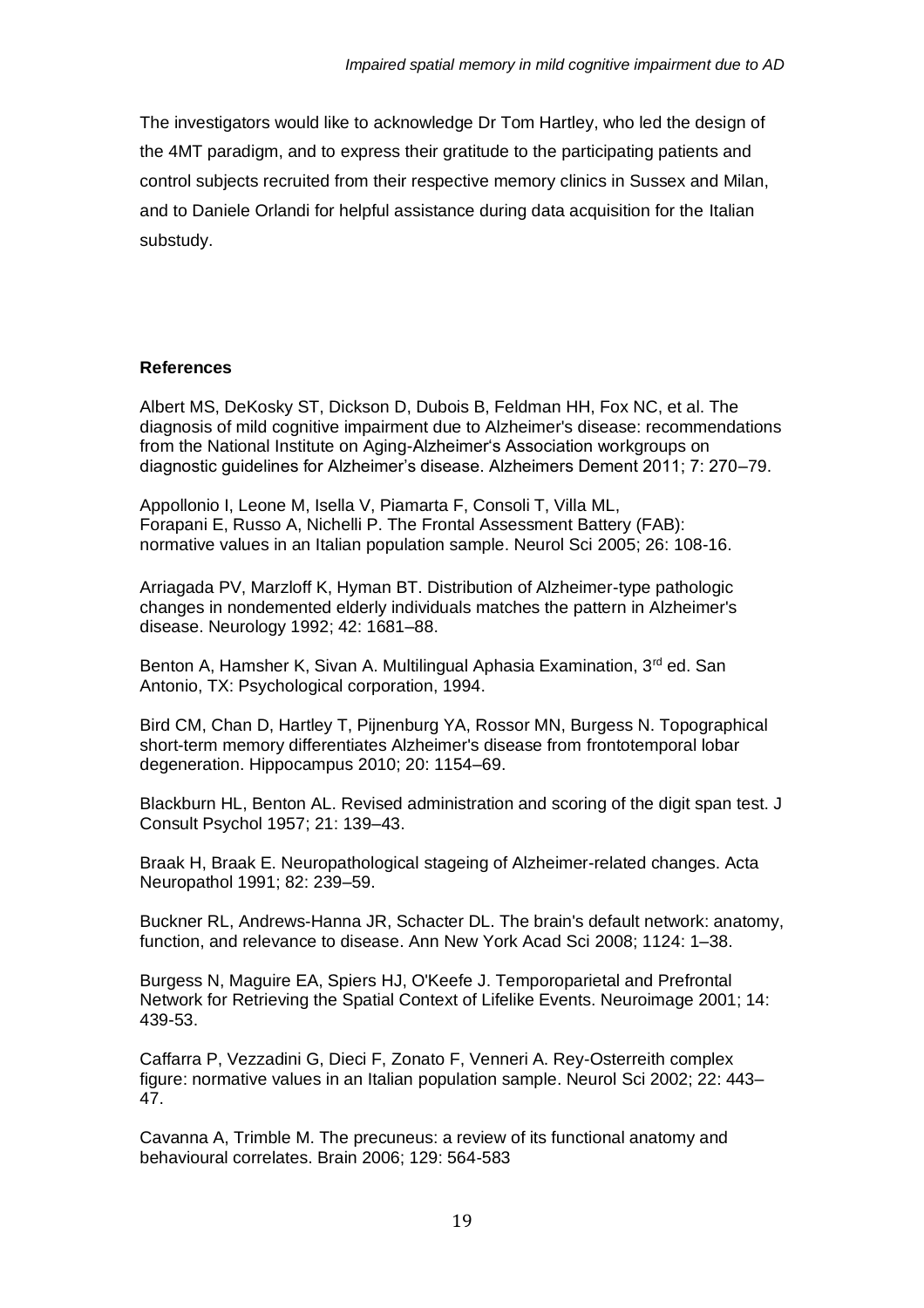Chapman RM, Mapstone M, McCrary JW, Gardner MN, Porsteinsson A, Sandoval TC, et al. Predicting conversion from mild cognitive impairment to Alzheimer's disease using neuropsychological tests and multivariate methods. J Clin Exp Neuropsychol 2011; 33: 187–99.

Desikan RS, Ségonne F, Fischl B, Quinn BT, Dickerson BC, Blacker D, et al. An automated labeling system for subdividing the human cerebral cortex on MRI scans into gyral based regions of interest. Neuroimage 2006; 31: 968-80.

[Du AT,](http://www.ncbi.nlm.nih.gov/pubmed?term=Du%20AT%5BAuthor%5D&cauthor=true&cauthor_uid=11561025) [Schuff N,](http://www.ncbi.nlm.nih.gov/pubmed?term=Schuff%20N%5BAuthor%5D&cauthor=true&cauthor_uid=11561025) [Amend D,](http://www.ncbi.nlm.nih.gov/pubmed?term=Amend%20D%5BAuthor%5D&cauthor=true&cauthor_uid=11561025) [Laakso MP,](http://www.ncbi.nlm.nih.gov/pubmed?term=Laakso%20MP%5BAuthor%5D&cauthor=true&cauthor_uid=11561025) [Hsu YY,](http://www.ncbi.nlm.nih.gov/pubmed?term=Hsu%20YY%5BAuthor%5D&cauthor=true&cauthor_uid=11561025) [Jagust WJ,](http://www.ncbi.nlm.nih.gov/pubmed?term=Jagust%20WJ%5BAuthor%5D&cauthor=true&cauthor_uid=11561025) [Yaffe K,](http://www.ncbi.nlm.nih.gov/pubmed?term=Yaffe%20K%5BAuthor%5D&cauthor=true&cauthor_uid=11561025) [Kramer JH,](http://www.ncbi.nlm.nih.gov/pubmed?term=Kramer%20JH%5BAuthor%5D&cauthor=true&cauthor_uid=11561025) [Reed B,](http://www.ncbi.nlm.nih.gov/pubmed?term=Reed%20B%5BAuthor%5D&cauthor=true&cauthor_uid=11561025) [Norman D,](http://www.ncbi.nlm.nih.gov/pubmed?term=Norman%20D%5BAuthor%5D&cauthor=true&cauthor_uid=11561025) [Chui HC,](http://www.ncbi.nlm.nih.gov/pubmed?term=Chui%20HC%5BAuthor%5D&cauthor=true&cauthor_uid=11561025) [Weiner MW.](http://www.ncbi.nlm.nih.gov/pubmed?term=Weiner%20MW%5BAuthor%5D&cauthor=true&cauthor_uid=11561025) Magnetic resonance imaging of the entorhinal cortex and hippocampus in mild cognitive impairment and Alzheimer's disease. J Neurol Neurosurg Psychiatry 2001; 71:441-7.

Dubois B, Feldman HH, Jacova C, Cummings JL, DeKosky ST, Barberger-Gateau P, et al. Revising the definition of Alzheimer's disease: a new lexicon. Lancet Neurol 2010; 9: 1118–27.

Ewers M, Walsh C, Trojanowski JQ, Shaw LM, Petersen RC, Jack CR, et al. Prediction of conversion from mild cognitive impairment to Alzheimer's disease dementia based upon biomarkers and neuropsychological test performance. Neurobiol Aging 2012; 30: 1203–14.

Fennema-Notestine C, Hagler DJ, McEvoy LK, Fleisher AS, Wu EH, Karow DS, Dale AM et al. Structural MRI biomarkers for preclinical and mild Alzheimer's disease. Hum Brain Mapp. 2009; 30: 3238–3253.

Fischl B. FreeSurfer. Neuroimage 2012; 62: 774–81.

Folstein MF, Folstein SE, McHugh PR. "Mini-mental state." A practical method for grading the cognitive state of patients for the clinician.J Psychiatr Res 1975; 12: 189– 98.

Fowler KS, Saling MM, Conway EL, Semple JM, Louis WJ. Paired associate performance in the early detection of DAT. J Int Neuropsychol Soc 2002; 8: 58-71.

Gainotti G, Quaranta D, Vita MG, Marra C. Neuropsychological predictors of conversion from mild cognitive impairment to Alzheimer's disease. J Alzheimers Dis 2014; 38: 481–95.

Giovagnoli AR, Del Pesce M, Mascheroni S, Simoncelli M, Laiacona M, Capitani E. Trail making test: normative values from 287 normal adult controls. Ital J Neurol Sci 1996; 17: 305-9.

Greicius MD, Krasnow B, Reiss AL, Menon V. Functional connectivity in the resting brain: a network analysis of the default mode hypothesis. Proc Natl Acad Sci USA 2003; 100: 253–8

Greicius MD, Srivastava G, Reiss AL, Menon V. Default-mode network activity distinguishes Alzheimer's disease from healthy aging: evidence from functional MRI. Proc Natl Acad Sci USA 2004; 101: 4637–42.

Hämäläinen A, Tervo S, Grau-Olivares M, Niskanen E, Pennanen C, Huuskonen J et al. Voxel-based morphometry to detect brain atrophy in progressive mild cognitive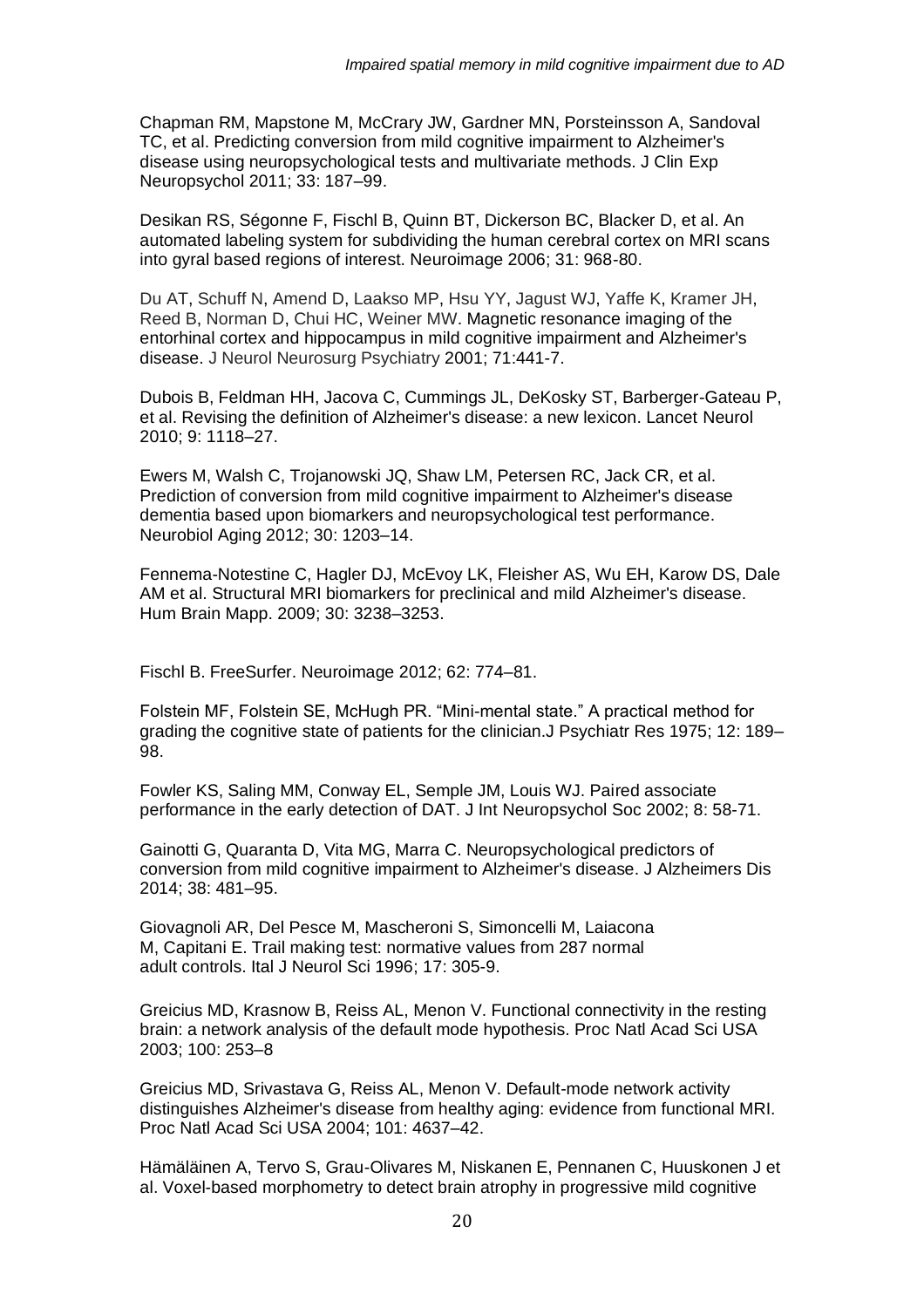impairment. Neuroimage 2007; 37: 1122-1131.

Hartley T, Bird CM, Chan D, Cipolotti L, Husain M, Vargha-Khadem F, et al. The hippocampus is required for short-term topographical memory in humans. Hippocampus 2007; 17: 34–48.

Hartley T, Harlow R. An association between human hippocampal volume and topographical memory in healthy young adults. Front Hum Neurosci 2012; 6: 338.

Iaria G, Chen J-K, Guariglia C, Ptito A, Petrides M. Retrosplenial and hippocampal brain regions in human navigation: complementary functional contributions to the formation and use of cognitive maps. Eur J Neurosci 2007; 25: 890-9.

James M, Warrington EK: The visual object and space perception battery. Thames Valley Test Company; 1991.

Maguire EA, Burgess N, Donnett JG, Frackowiak RS, Frith CD, O'Keefe J. Knowing where and getting there: a human navigation network. Science 1998; 280: 921–4.

Maguire EA, Burgess N, O'Keefe J. Human spatial navigation: cognitive maps, sexual dimorphism, and neural substrates. Curr Opin Neurobiol 1999; 9: 171–7.

McKhann GM, Knopman DS, Chertkow H, Hyman BT, Jack CR, Kawas CH, et al. The diagnosis of dementia due to Alzheimer's disease: Recommendations from the National Institute on Aging-Alzheimer's Association workgroups on diagnostic guidelines for Alzheimer's disease. Alzheimers Dement 2011; 7: 263-9.

Mioshi E, Dawson K, Mitchell J, Arnold R, Hodges JR. The Addenbrooke's Cognitive Examination Revised (ACE-R): a brief cognitive test battery for dementia screening. Int J Geriatr Psychiatry 2006; 21: 1078-85

Mirra SS, Heyman A, McKeel D, Sumi SM, Crain BJ, Brownlee LM, et al. The Consortium to Establish a Registry for Alzheimer"s Disease (CERAD). Part II. Standardization of the neuropathologic assessment of Alzheimer's disease. Neurology 1991; 41: 479–86.

Morey RA, Petty CM, Xu Y, Pannu Hayes J, Wagner HR II, Lewis DV, et al. A comparison of automated segmentation and manual tracing for quantifying hippocampal and amygdala volumes. Neuroimage 2009; 45: 855–66.

Moroney JT, Baqiella E, Desmond DW, Hachinski VC, Molska PK, Brun A, et al. Meta-analysis of the Hachinski Ischaemic score in pathologically verified dementias. Neurology 1997; 49; 1096-1105

Morris JC. The Clinical Dementia Rating (CDR): current version and scoring rules. Neurology 1993; 43: 2412–4

Mulder C, Verwey NA, van der Flier WM, Bouwman FH, Kok A, van Elk EJ, et al. Amyloid-beta(1-42), Total Tau, and Phosphorylated Tau as Cerebrospinal Fluid Biomarkers for the Diagnosis of Alzheimer Disease. Clinical Chemistry 2010; 56: 248–53.

Mulder ER, de Jong RA, Knol DL, van Schijndel RA, Cover KS, Visser PJ, et al. Hippocampal volume change measurement: Quantitative assessment of the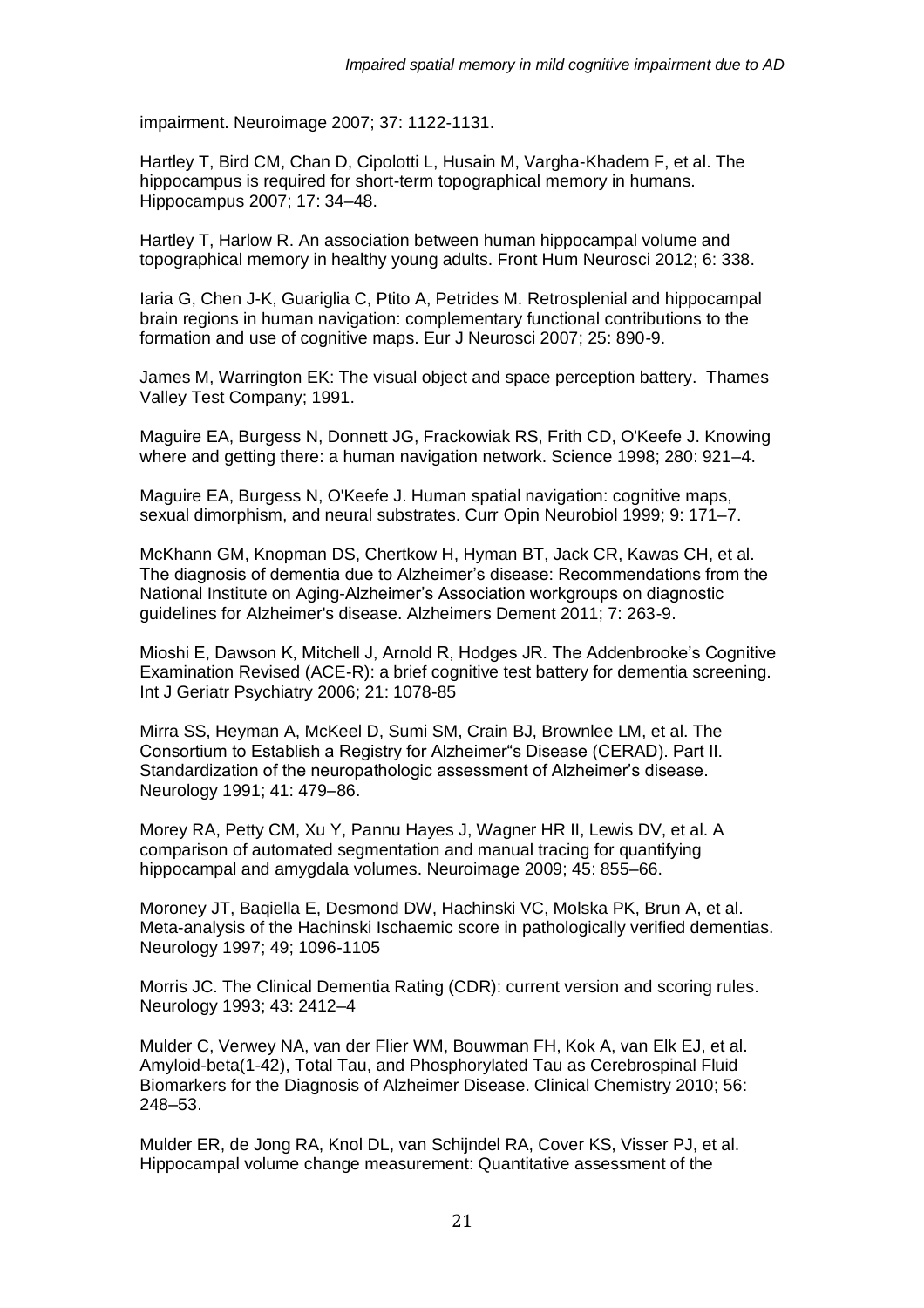reproducibility of expert manual outlining and the automated methods FreeSurfer and FIRST. Neuroimage 2014; 92: 169–81.

Nelson H, Willison J. National Adult reading test manual (NART). Windsor, UK: NFER-Nelson, 1991.

Novelli G, Papagno C, Capitani E, Laiacona M, al E. Tre test clinici di memoriaverbale a lungotermine: Taraturasusoggettinormali. Archivio di Psicologia, Neurologia e Psichiatria 1986; 47: 278-96.

O'Keefe J, Dostrovsky J. The hippocampus as a spatial map. Preliminary evidence from unit activity in the freely-moving rat. Brain Res 1971; 34: 171–5

O'Keefe J, Nadel L. The hippocampus as a cognitive map. Oxford, UK: Oxford University Press; 1978.

Patenaude BB, Smith SMS, Kennedy DND, Jenkinson MM.A Bayesian model of shape and appearance for subcortical brain segmentation. Neuroimage 2011; 56: 907–22.

Pengas G, Patterson K, Arnold RJ, Bird CM, Burgess N, Nestor PJ. Lost and found: bespoke memory testing for Alzheimer's disease and semantic dementia. J Alzheimers Dis 2010; 21: 1347–65.

Pengas G, Williams GB, Acosta-Cabronero J, Ash TWJ, Hong YT, Izquierdo-Garcia D, et al. The relationship of topographical memory performance to regional neurodegeneration in Alzheimer's disease. Front Aging Neurosci 2012; 4: 17.

Petersen RC. Mild cognitive impairment as a diagnostic entity. J Intern Med 2004; 256: 183-94.

Price JL, McKeel DW, Buckles VD, Roe CM, Xiong C, Grundman M, et al. Neuropathology of nondemented aging: Presumptive evidence for preclinical Alzheimer disease. Neurobiol Aging 2009; 30: 1026–36.

Reitan RM. Validity of the trail making test as an indicator of organic brain damage. Perceptual and motor skills 1958; 8: 271-6.

Rey A. L'examen psychologique dans les cas d'encephalopathie traumatique, Archives de Psychologie 1941; 28: 21.

Rombouts SA, Barkhof F, Goekoop R, Stam CJ, Scheltens P. Altered resting state networks in mild cognitive impairment and mild Alzheimer's disease: an fMRI study. Hum Brain Mapp 2005; 26: 231–9.

Sachdev P, Kalaria R, O'Brien J, Skooq I, Alladi S, Black SE et al. (2014) [Diagnostic](http://www.ncbi.nlm.nih.gov/pubmed/24632990)  [criteria for vascular cognitive disorders: a VASCOG statement.](http://www.ncbi.nlm.nih.gov/pubmed/24632990) Alzheimer Dis Assoc Disord. 28, 206-18

Sánchez-Benavides G, Gómez-Ansón B, Sainz A, Vives Y, Delfino M, Peña-Casanova J. Manual validation of FreeSurfer's automated hippocampal segmentation in normal aging, mild cognitive impairment, and Alzheimer Disease subjects. Psychiatry Res 2010: 181: 219–25.